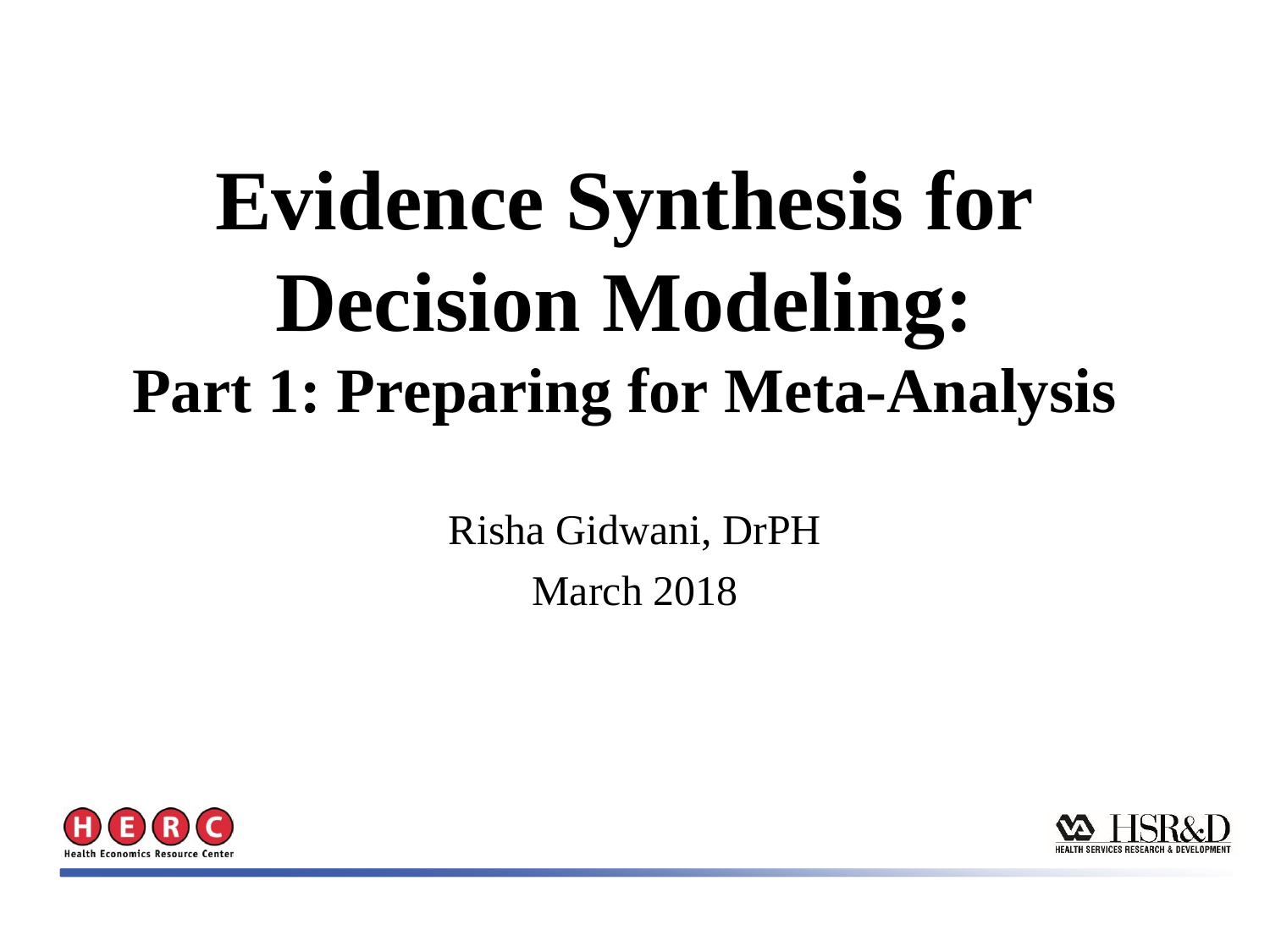## **Probabilities in a Decision Model**

• You have a model, now you need inputs for your transition probabilities

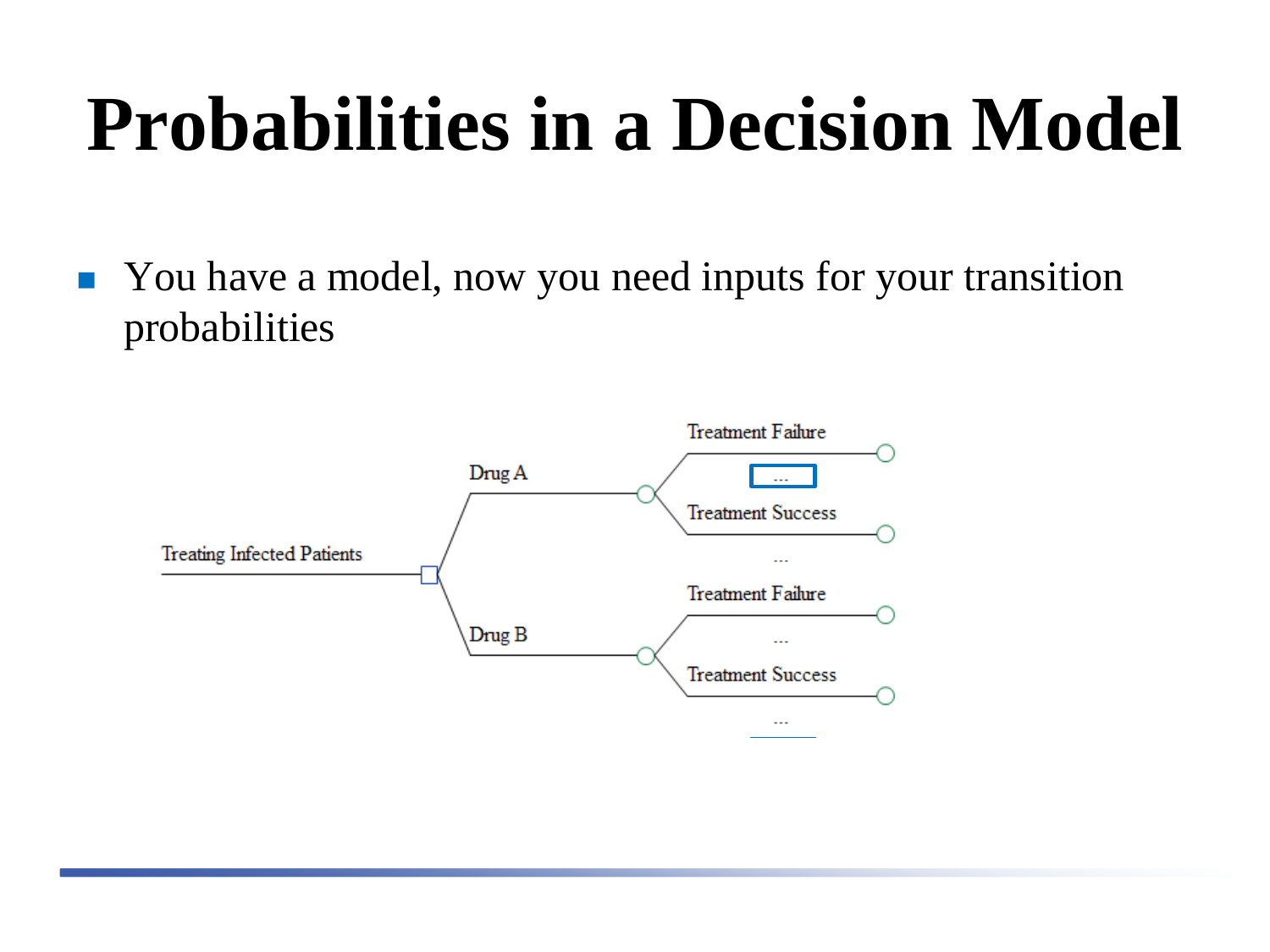#### **Cost-Effectiveness Inputs**

#### Table 1 Transition probabilities, utilities, and costs used in the Markov model

| <b>Variables</b>                        | <b>Estimate</b> | Range        | <b>Distribution</b> | Data source <sup>*</sup> | Reference    |
|-----------------------------------------|-----------------|--------------|---------------------|--------------------------|--------------|
| <b>Surgical clipping</b>                |                 |              |                     |                          |              |
| Procedure-related death                 | 1.8%            | $1.2 - 2.5%$ | Beta                | Meta-analysis            | 4.18         |
| Permanent moderate to severe disability | 2.8%            | $2.2 - 3.5%$ | Beta                | Meta-analysis            | 4,18         |
| <b>Permanent mild disability</b>        | 2.8%            | $2.2 - 3.5%$ | Beta                | Meta-analysis            | 4,18         |
| Regrowth rate after clipping/year       | 0.4%            | $0.3 - 0.5%$ | Uniform             | Cohort study             | 20, 21, 23   |
| <b>Endovascular coiling</b>             |                 |              |                     |                          |              |
| Procedure-related death                 | 0.6%            | $0.2 - 1.0%$ | Beta                | Meta-analysis            | 4.19         |
| Permanent moderate to severe disability | 2.2%            | $1.3 - 3.4%$ | Beta                | Meta-analysis            | 4.19         |
| <b>Permanent mild disability</b>        | 4.8%            | $3.4 - 6.5%$ | Beta                | Meta-analysis            | 4.19         |
| Reopening                               |                 |              |                     |                          |              |
| First year after coiling                | 14%             | 11-17%       | Uniform             | Cohort study             | 24, 25       |
| Second year after coiling               | 5%              | $3 - 7%$     | <b>Uniform</b>      | Cohort study             | 24, 25       |
| Third year after coiling                | 2%              | $1 - 3%$     | <b>Uniform</b>      | Cohort study             | 24, 25       |
| De novo aneurysms                       |                 |              |                     |                          |              |
| De novo aneurysm formation/year         | 0.5%            | $0.3 - 0.8%$ | Beta                | Cohort study             | 21, 22, 26   |
| Risk of rupture de novo/year            | 0.9%            | $0.7 - 1.0%$ | Beta                | Meta-analysis            | 17           |
| <b>SAH</b>                              |                 |              |                     |                          |              |
| Death before reaching the hospital      | 12%             | $11 - 14%$   | <b>Beta</b>         | Meta-analysis            | $\mathbf{1}$ |
| Case fatality (at 1 yr)                 | 35%             | 25-45%       | Beta                | Meta-analysis            | 2,3          |
| <b>Moderate to severe disability</b>    | 9%              | $7 - 11%$    | Beta                | Meta-analysis            | 2,3          |
| <b>Mild disability</b>                  | 15%             | 13-17%       | Beta                | Meta-analysis            | 2,3          |

Greving et all., Cost-effectiveness of preventive treatment of intracranial 3 3 aneurysms: New data and uncertainties. Neurology 2009; 73: 258.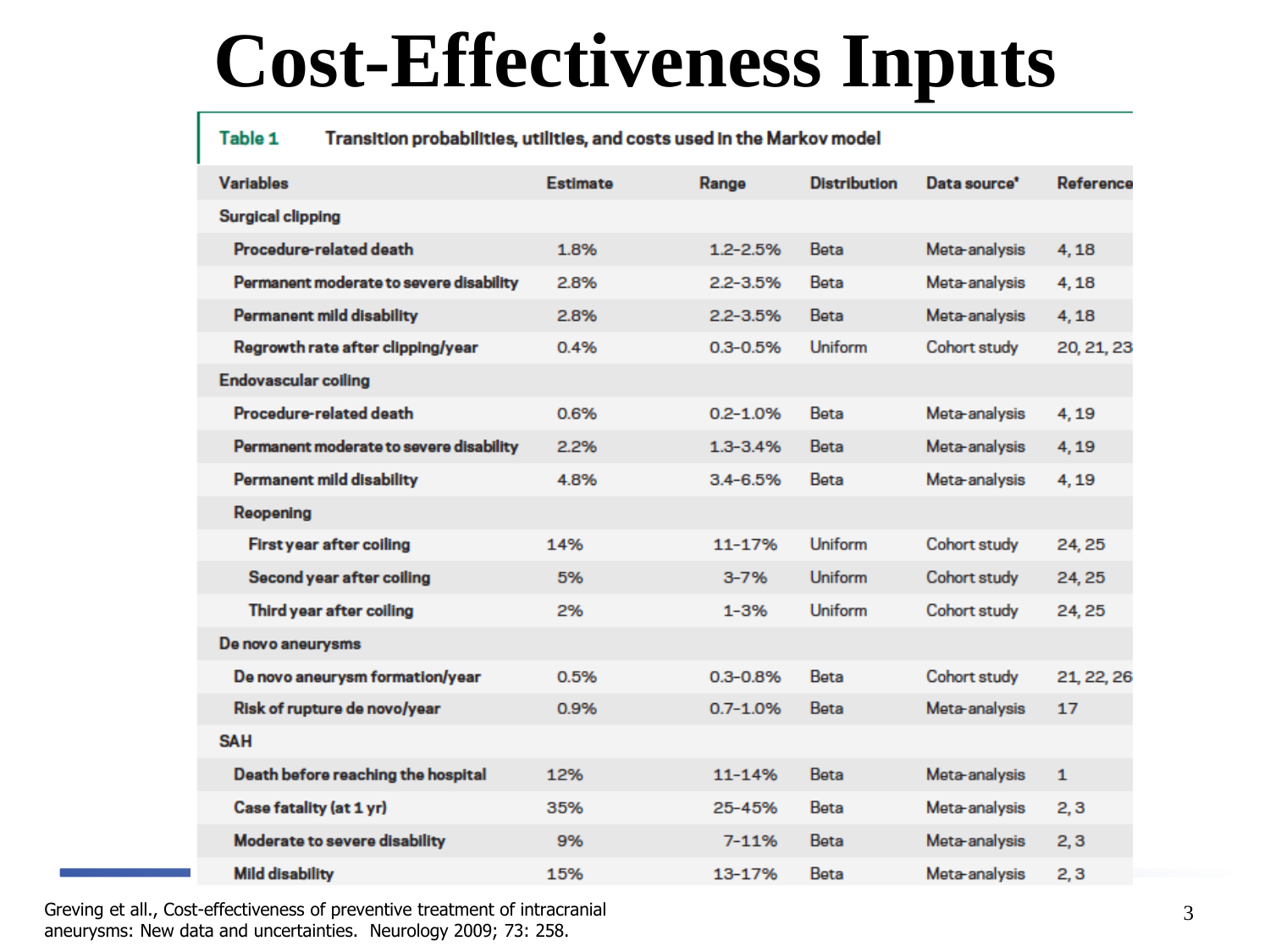# **Ways to derive model inputs**

- Transforming existing data inputs
- Creating data inputs: synthesizing available data
	- Meta-Analysis
	- Mixed Treatment Comparisons
	- Meta Regression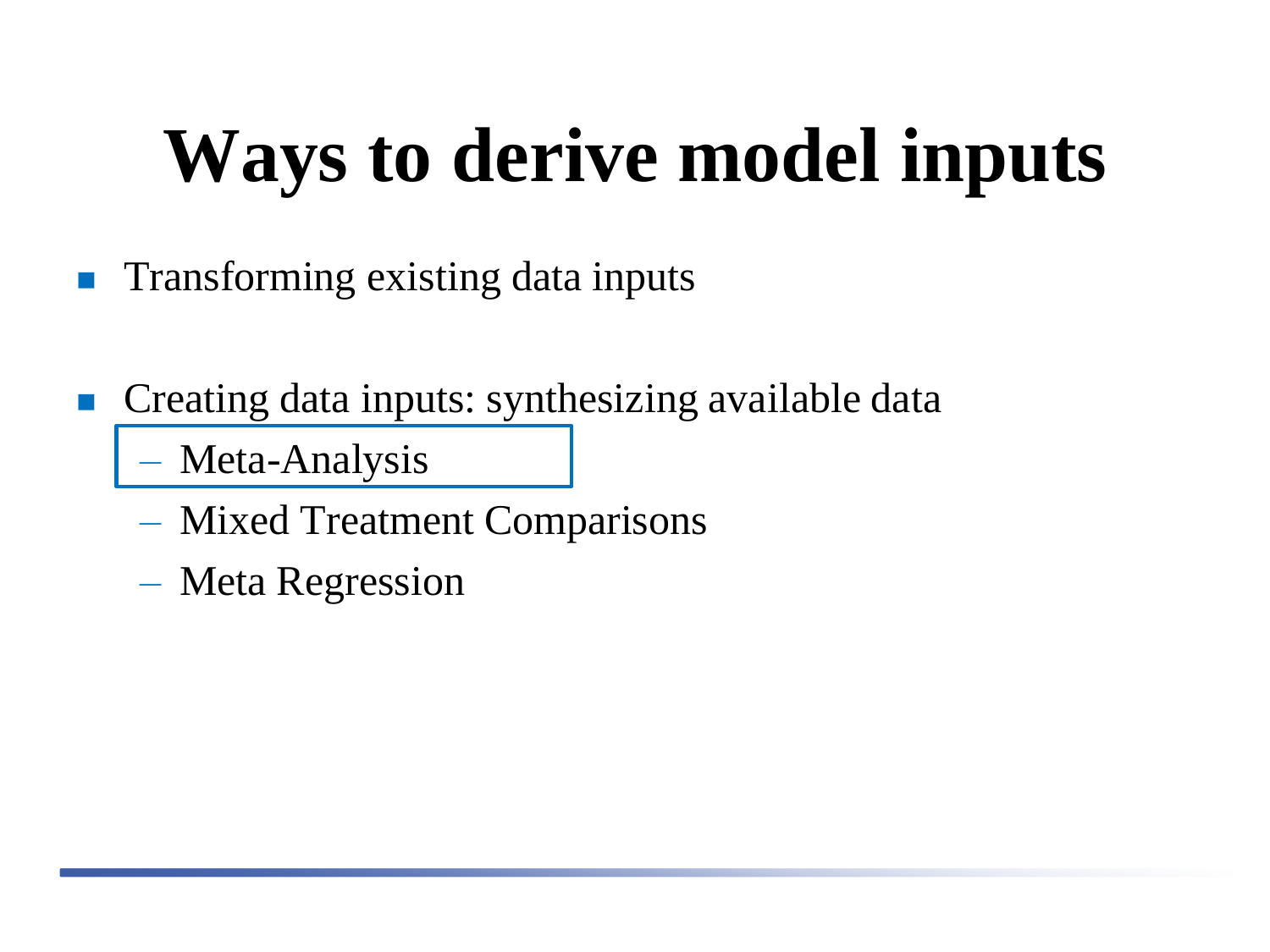# **Poll**

- What is your experience with metaanalyses?
- 1) Have conducted many
- 2) Have conducted one
- 3) Looking to conduct one
- 4) Looking for general information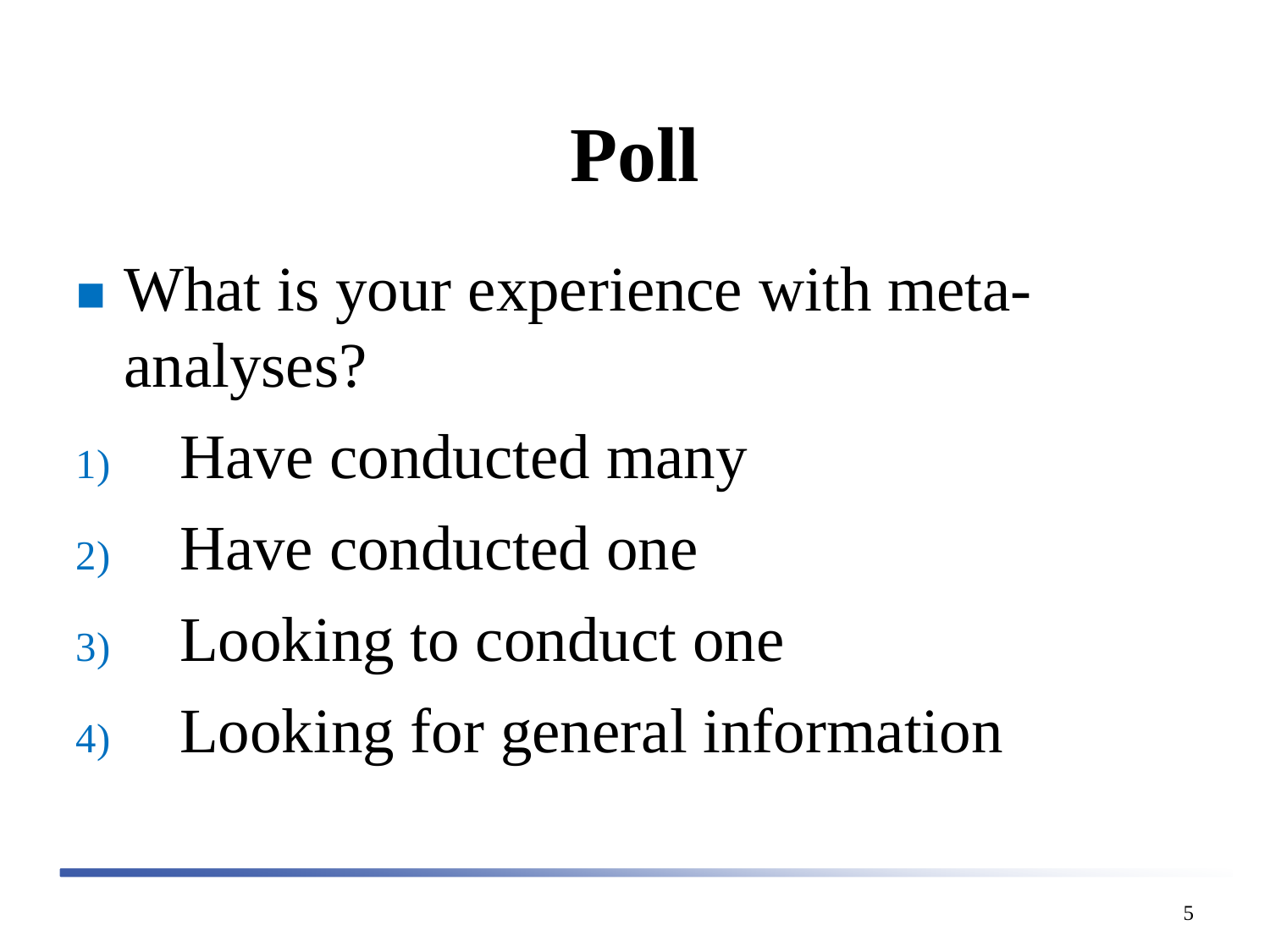#### **Meta-Analysis**

- Multiple studies have evaluated the question of interest
- Create a single pooled estimate from these multiple studies
- **Premise:** the pooled estimate based on multiple studies will be higher quality than the estimate provided by a single study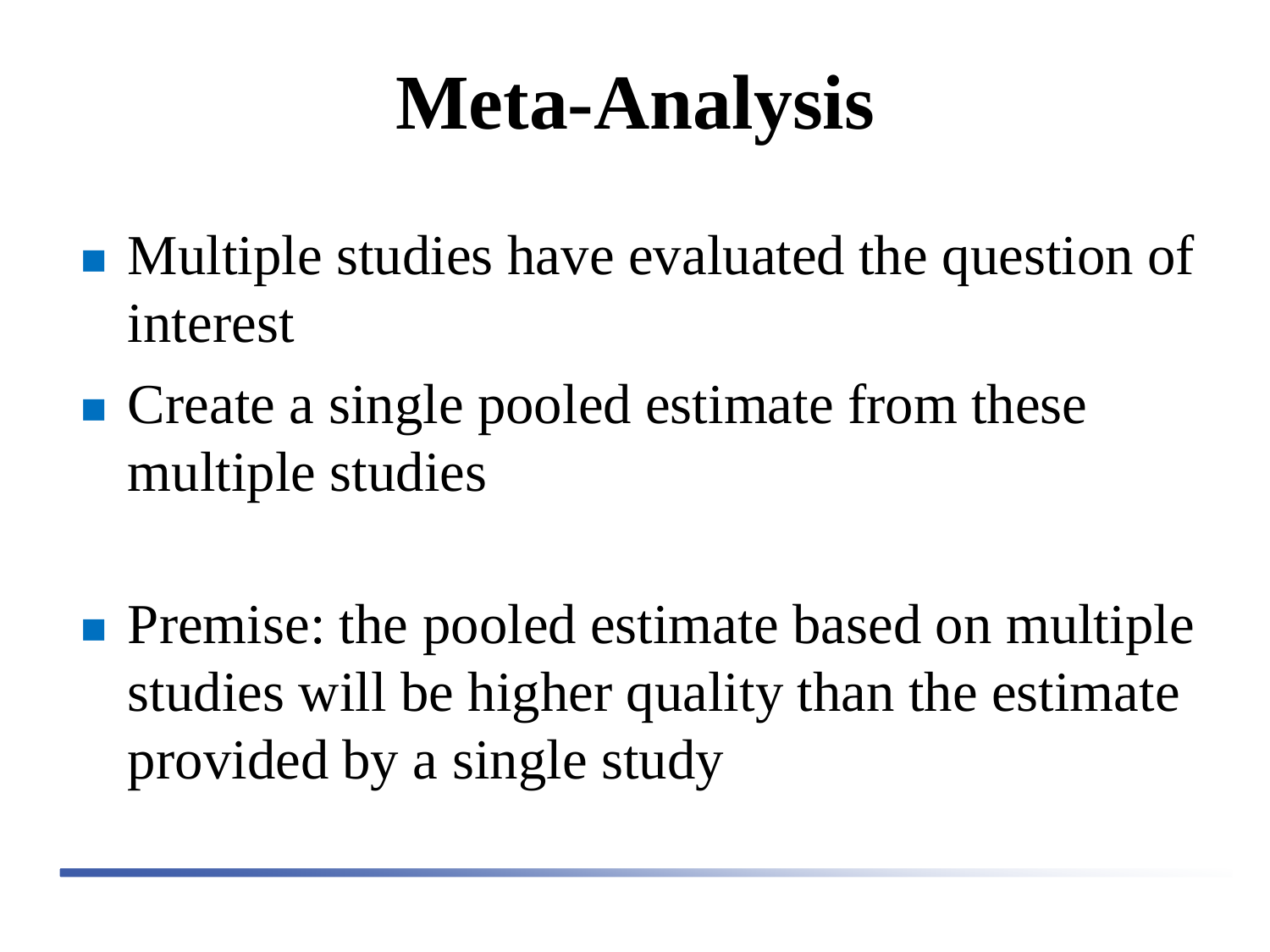## **Multiple Studies Published**

#### Which to select?



Answer: All that are relevant to your research question! Then (you may be able to) synthesize into a single pooled estimate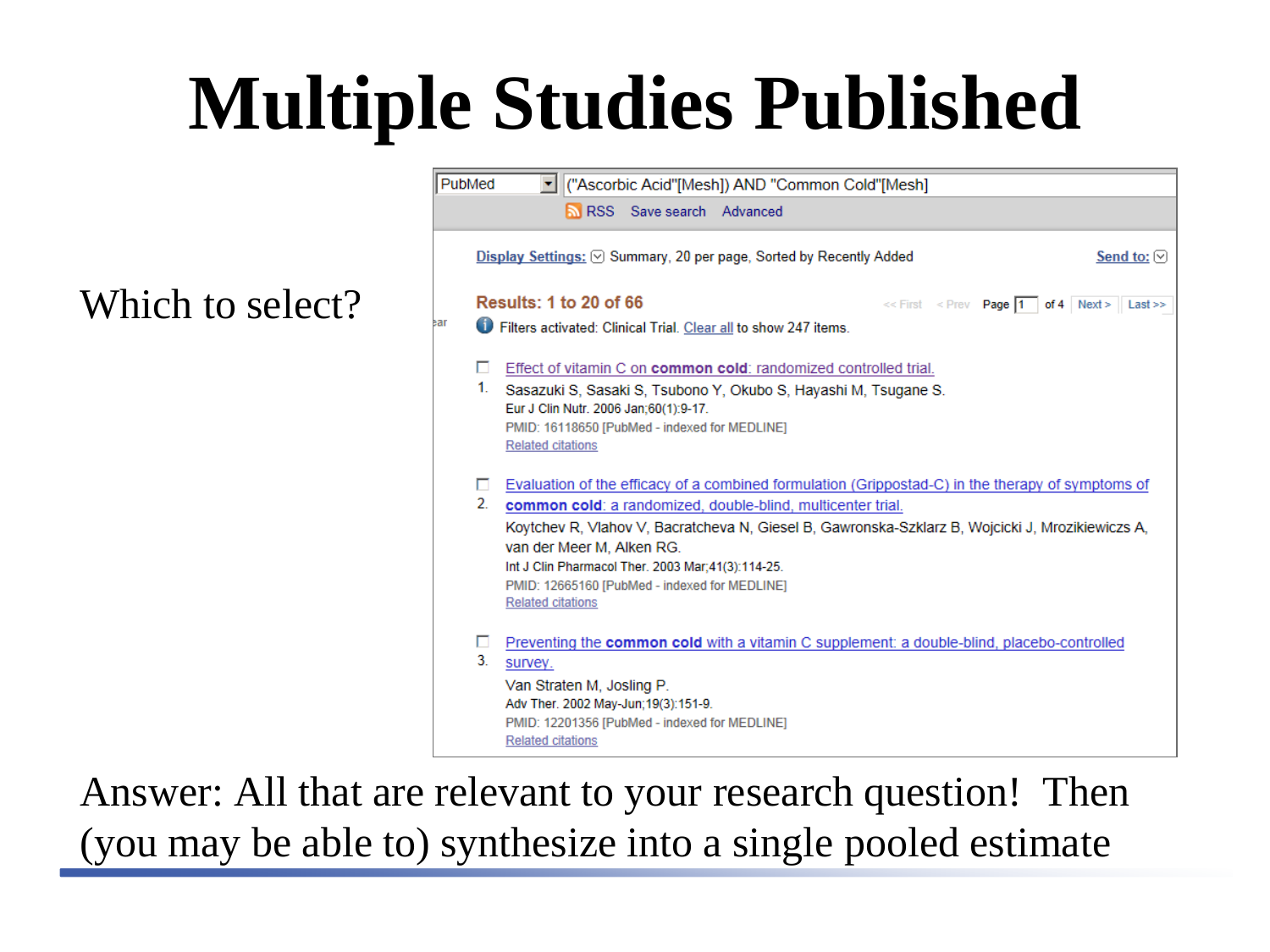

#### From: **Association Between Omega-3 Fatty Acid Supplementation and Risk of Major Cardiovascular Disease Events: A Systematic Review and Meta-analysis**

JAMA. 2012;308(10):1024-1033. doi:10.1001/2012.jama.11374

|                                       | <b>Raw Data</b>         |              |                         | <b>Summary Stats</b> |                     | <b>Forest Plot</b>                 | <b>Study Weights</b> |
|---------------------------------------|-------------------------|--------------|-------------------------|----------------------|---------------------|------------------------------------|----------------------|
|                                       | No. of Events           |              | No. of Participants     |                      |                     | Favors<br>Favors                   |                      |
|                                       | Omega-3<br><b>PUFAs</b> | Control      | Omega-3<br><b>PUFAs</b> | Control              | RR (95% CI)         | Omega-3<br>Control<br><b>PUFAs</b> | Weight, %            |
| Mixed prevention                      |                         |              |                         |                      |                     |                                    |                      |
| Yokoyama et al, 3 2007                | 286                     | 265          | 9326                    | 9319                 | $1.08(0.91 - 1.27)$ |                                    | 10.00                |
| Tavazzi et al. <sup>2</sup> 2008      | 955                     | 1014         | 3494                    | 3481                 | $0.94(0.87 - 1.01)$ |                                    | 28.99                |
| Einvik et al, 37 2010                 | 14                      | 24           | 282                     | 281                  | $0.58(0.31 - 1.10)$ |                                    | 0.80                 |
| ORIGIN, 5 2012                        | 951                     | 964          | 6281                    | 6255                 | $0.98(0.90 - 1.07)$ |                                    | 26.23                |
| Subtotal: $I^2 = 38.9\%$ , $P = .18$  | 2206                    | 2267         | 19383                   | 19336                | $0.97(0.90 - 1.05)$ |                                    | 66.02                |
| Secondary prevention                  |                         |              |                         |                      |                     |                                    |                      |
| Sacks et al. <sup>27</sup> 1995       | 0                       |              | 31                      | 28                   | $0.30(0.01 - 7.13)$ |                                    | 0.03                 |
| Leng et al, <sup>26</sup> 1998        | 3                       | 3            | 60                      | 60                   | $1.00(0.21 - 4.76)$ |                                    | 0.13                 |
| Marchioli et al, <sup>1</sup> 1999    | 472                     | 545          | 5666                    | 5658                 | $0.86(0.77 - 0.97)$ |                                    | 16.80                |
| von Schacky et al. <sup>25</sup> 1999 | $\overline{1}$          | $\mathbf{2}$ | 112                     | 111                  | $0.50(0.05 - 5.39)$ |                                    | 0.06                 |
| Nilsen et al, <sup>24</sup> 2001      | 11                      | 11           | 150                     | 150                  | $1.00(0.45 - 2.24)$ |                                    | 0.50                 |
| Svensson et al, 32 2006               | 34                      | 30           | 103                     | 103                  | 1.13 (0.75-1.70)    |                                    | 1.91                 |
| Garbagnati et al, 38 2009             | $\mathbf 0$             | 3            | 20                      | 18                   | $0.13(0.01 - 2.34)$ |                                    | 0.04                 |
| Kromhout et al, <sup>4</sup> 2010     | 186                     | 184          | 2404                    | 2433                 | 1.02 (0.84-1.24)    |                                    | 7.45                 |
| Rauch et al, 36 2010                  | 88                      | 70           | 1919                    | 1885                 | 1.23 (0.91-1.68)    |                                    | 3.28                 |
| Galan et al, <sup>29</sup> 2010       | 58                      | 59           | 1253                    | 1248                 | $0.98(0.69 - 1.39)$ |                                    | 2.51                 |
| Subtotal: $l^2 = 1.5\%$ , $P = .43$   | 853                     | 908          | 11718                   | 11694                | $0.95(0.86 - 1.04)$ |                                    | 32.71                |
| <b>ICD</b>                            |                         |              |                         |                      |                     |                                    |                      |
| Leaf et al. <sup>34</sup> 2005        | 13                      | 12           | 200                     | 202                  | 1.09 (0.51-2.34)    |                                    | 0.56                 |
| Raitt et al, 33 2005                  | 4                       | 10           | 100                     | 100                  | $0.40(0.13 - 1.23)$ |                                    | 0.26                 |
| Brouwer et al, 35 2006                | 8                       | 14           | 273                     | 273                  | $0.57(0.24 - 1.34)$ |                                    | 0.45                 |
| $310$ mai: $l^2 = 19.9\%$ , $P = .29$ | 25                      | 36           | 573                     | 575                  | $0.69(0.39-1.23)$   |                                    | 1.27                 |
| Overall: $I^2 = 11.7\%$ , $P = 32$    | 3084                    | 3211         | 31674                   | 31605                | $0.98(0.91 - 1.02)$ |                                    | 100.00               |
|                                       |                         |              |                         |                      |                     |                                    |                      |
|                                       |                         |              |                         |                      |                     | $\cdot$ .0<br>0.1                  | $10^{\circ}$         |
|                                       |                         |              |                         |                      |                     | Relative Risk (95% CI)             |                      |

Copyright © 2014 American Medical Association. All rights reserved.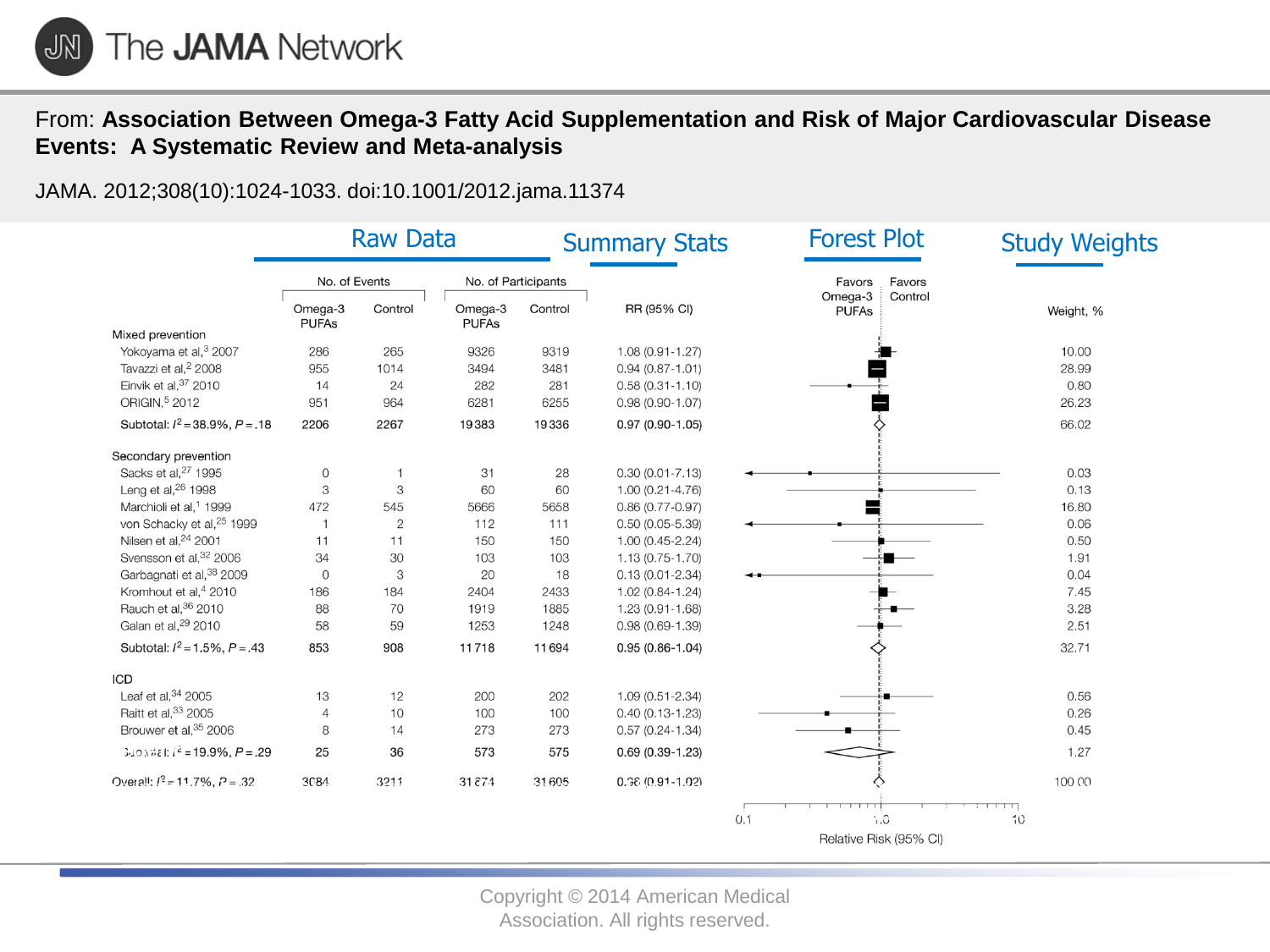# **Meta-Analysis: Step 1: Study-specific estimate**

Step 1: a summary statistic is calculated for each study

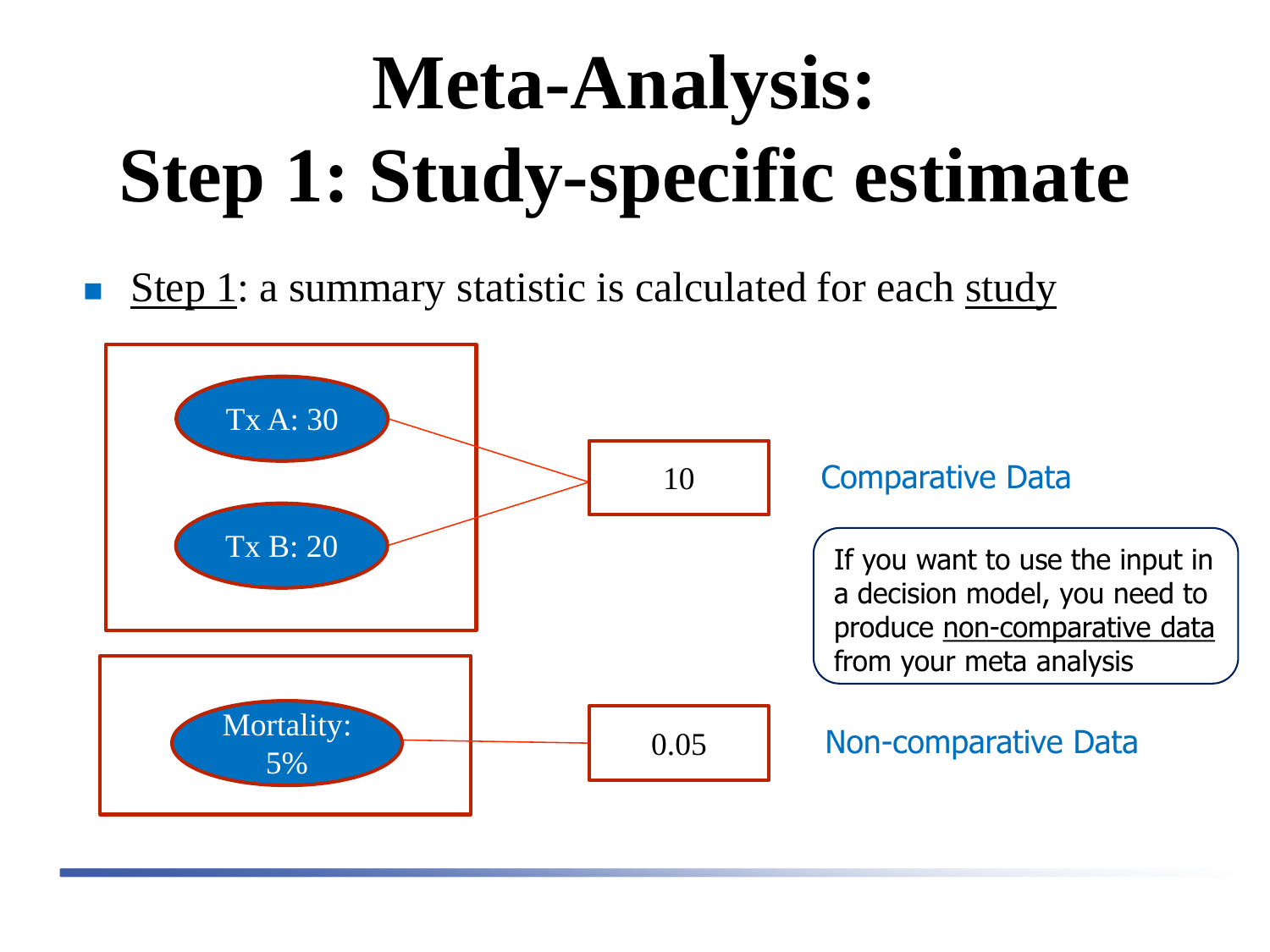# **Meta-Analysis: Step 2: Weight the study-specific estimate**

- Step  $2$ : Summary statistic for study is (almost always) weighted
- Can weight each study in a different ways
	- Inverse-variance method is often used
		- Smaller variance (larger) studies get more weight
	- Quality weights: Cochrane recommends against their use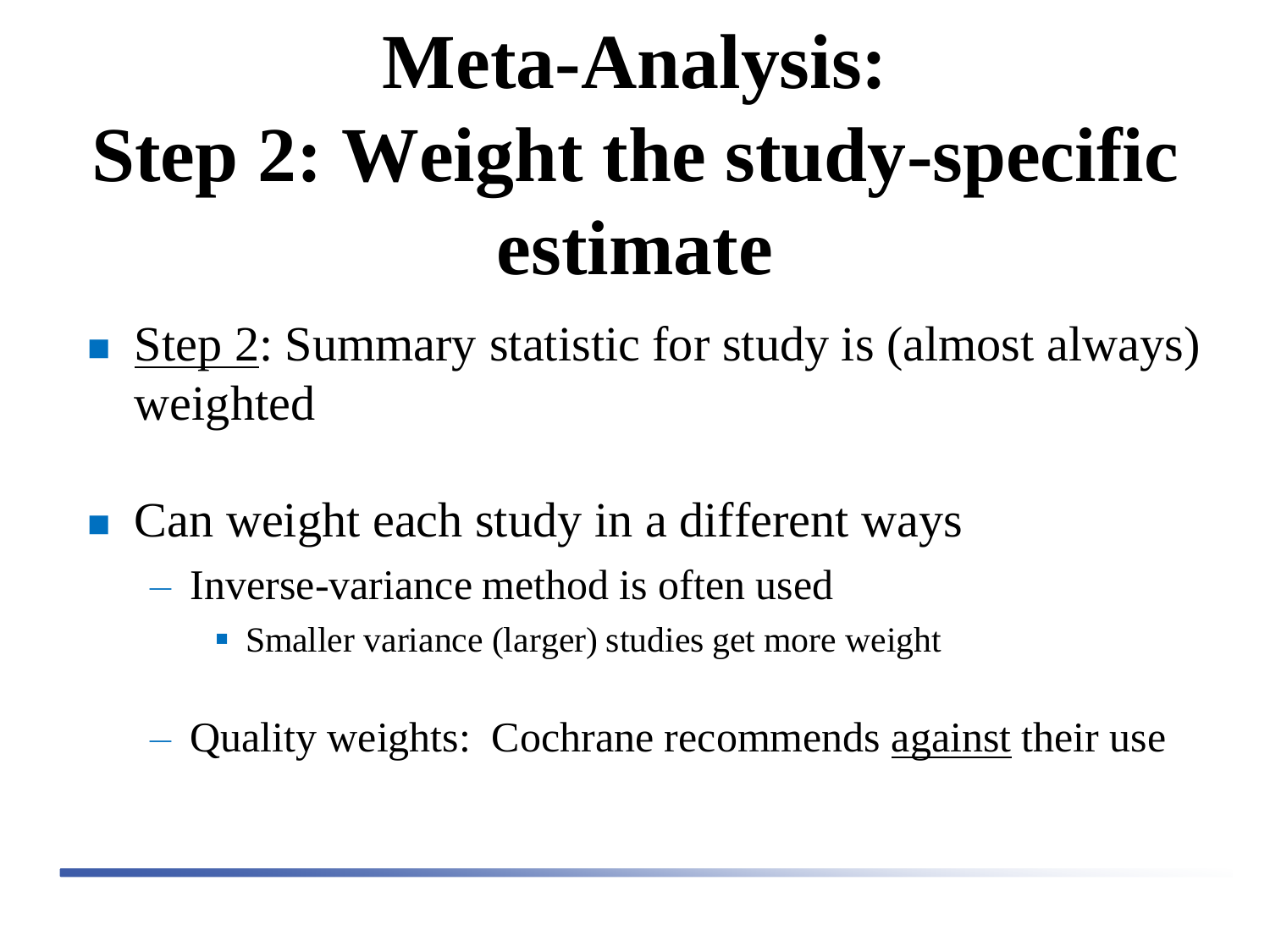# **Meta-Analysis: Step 3: Create a single pooled estimate**

- Step 3: Individual weighted estimates are then averaged to create a pooled point estimate
- Meta-analysis is the computation of a **weighted mean** estimate
	- of means
	- of probabilities
	- of ORs
	- of RRs
	- etc.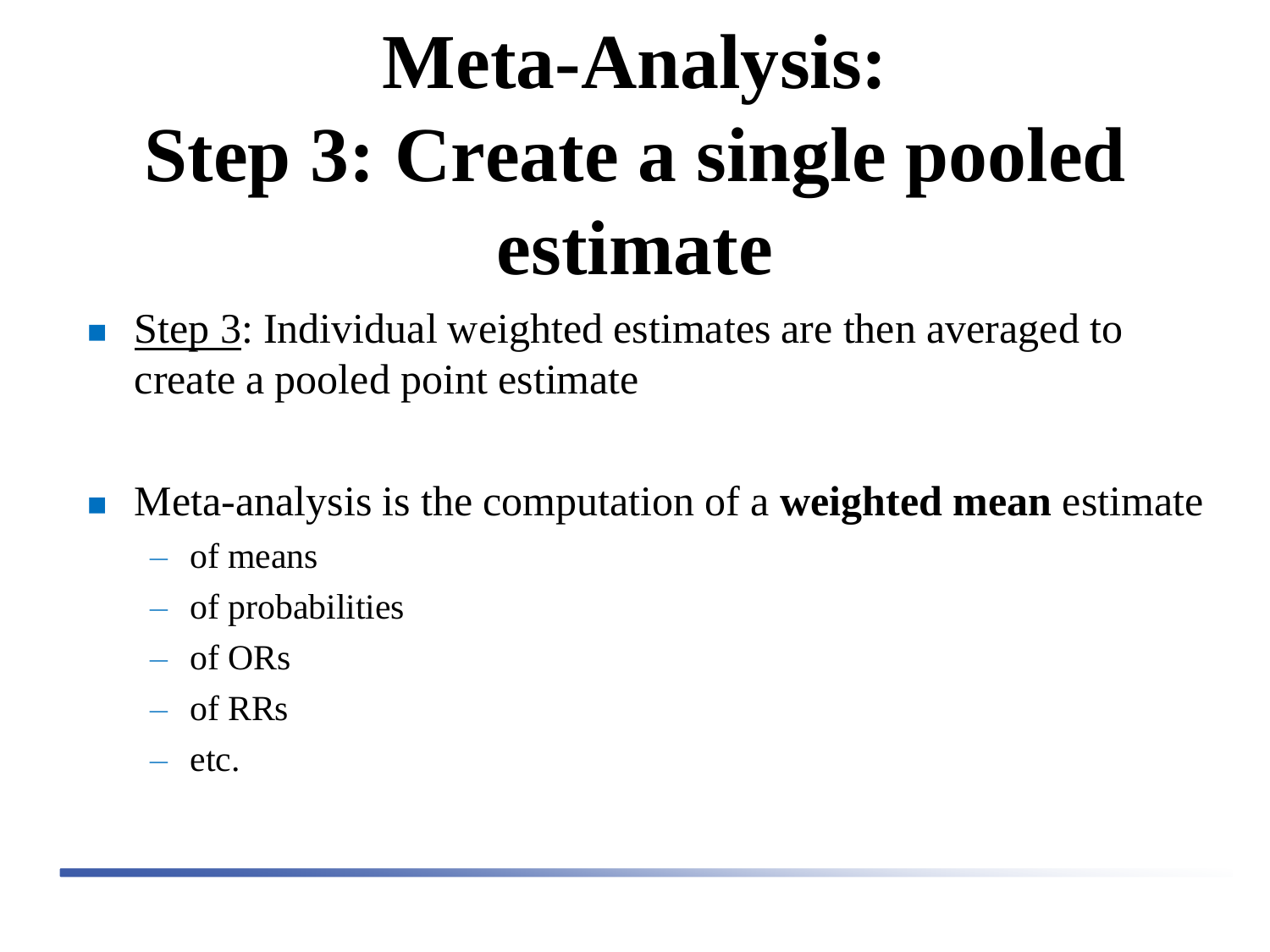# **Meta-Analysis: Step 4: Calculate variance**

Step 4: Calculation of variation around pooled point estimate

Meta-analysis is the computation of a (**weighted) mean** estimate along with an estimate of variation around this mean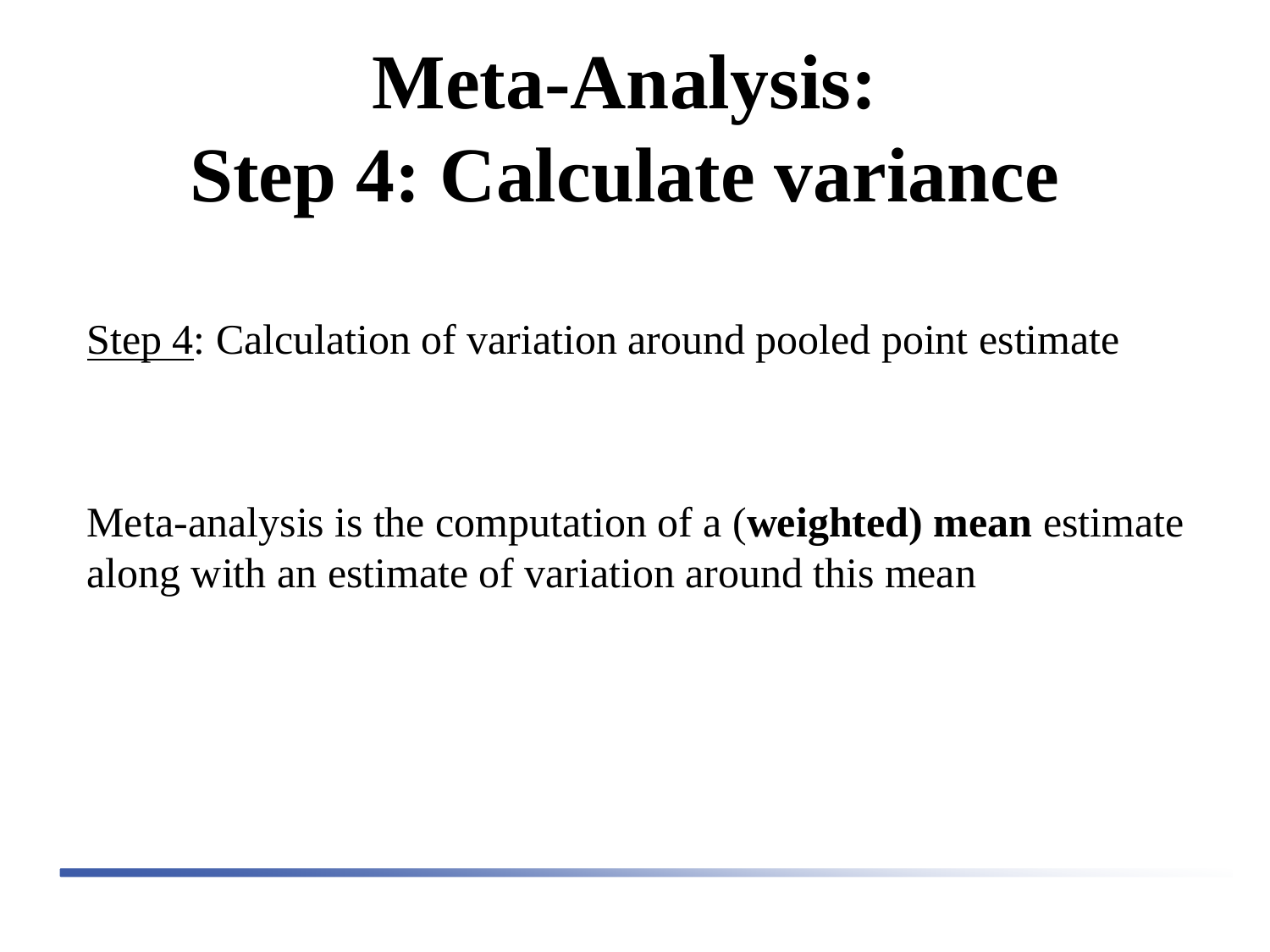## **What meta-analysis does NOT do**

 Does NOT combine 2 by 2 tables from each study to construct an overall 2 by 2 table, and then calculate summary statistics

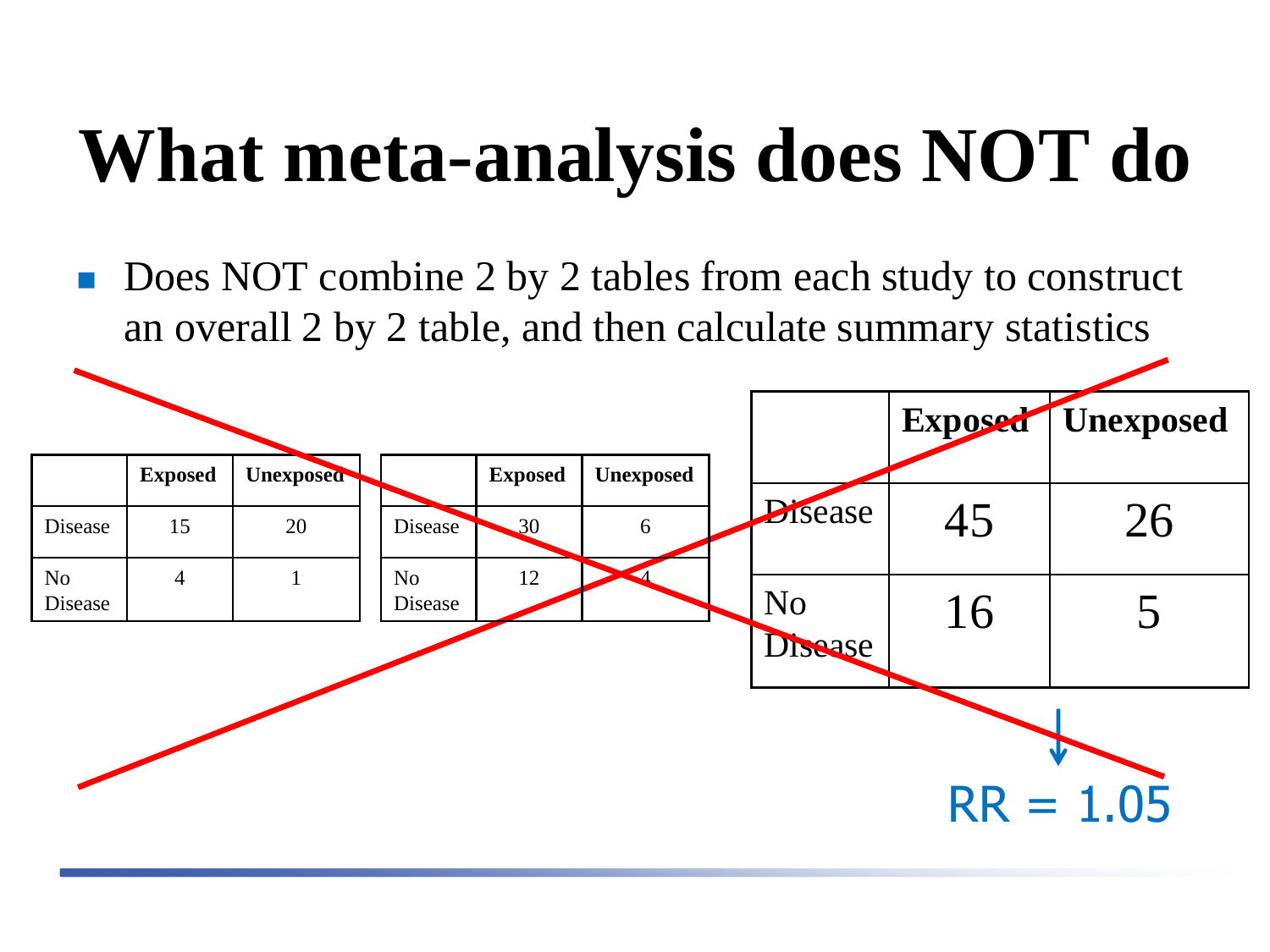# **Creating a pooled estimate (RR)**

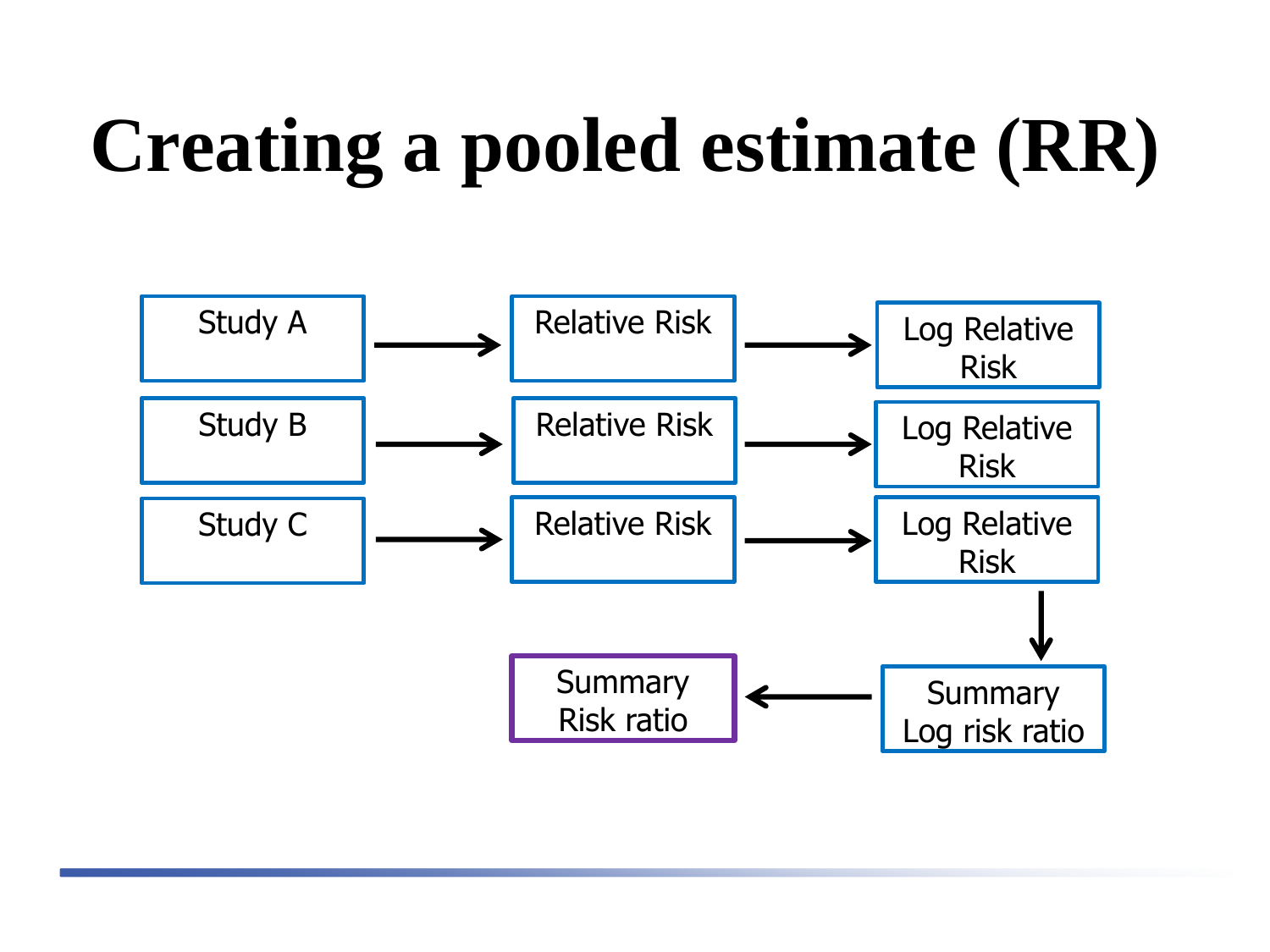## **Creating a pooled estimate, Mean**

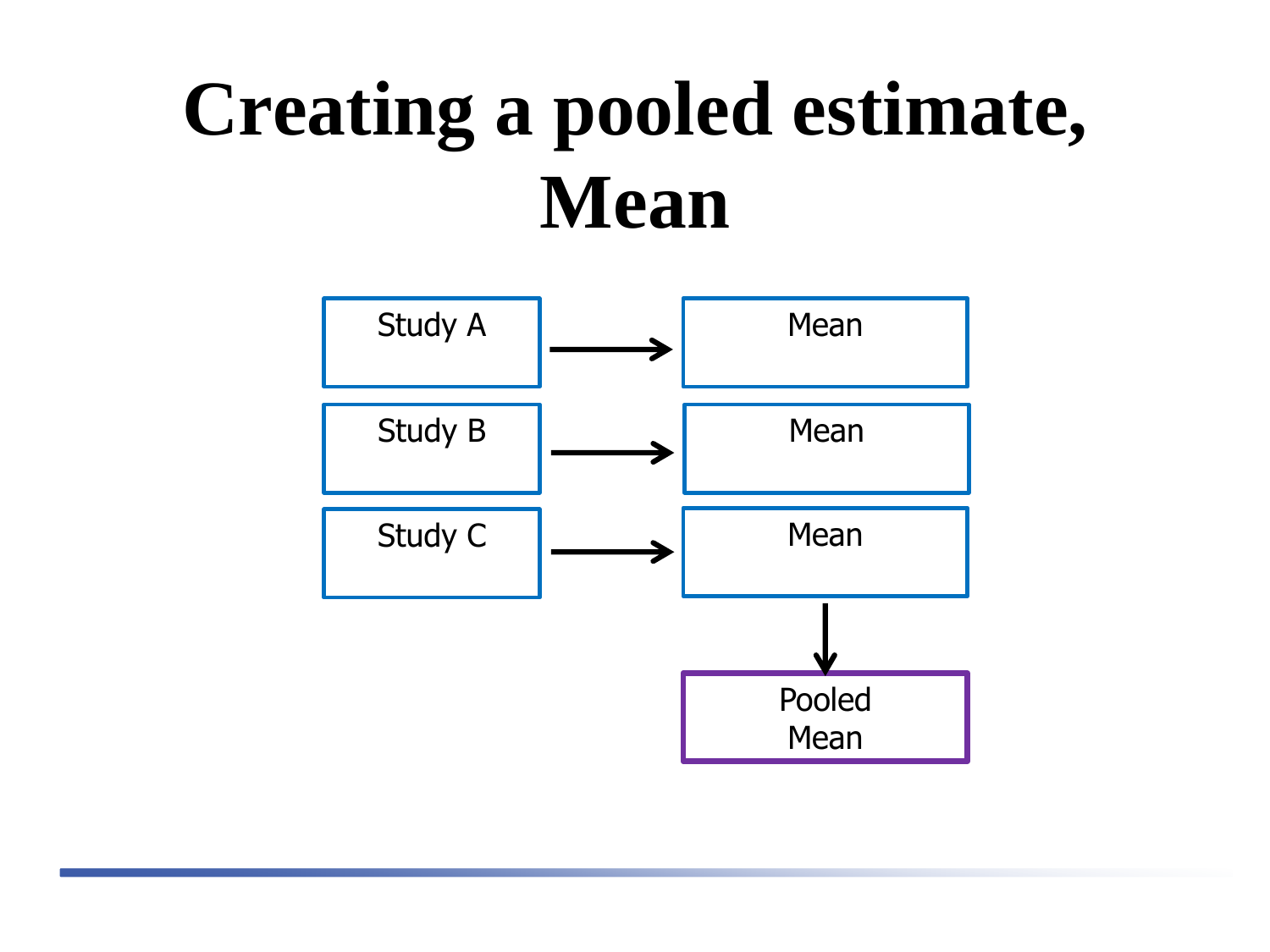# **Steps in a Meta-Analysis**

- 1. Systematic Literature Search
- 2. Title + Abstract Review
- 3. Data Extraction of Selected Studies
- 4. Separate OS and RCTs
- 5. Convert all outcomes to the same scale
- 6. Evaluate heterogeneity of Selected Studies
- 7. Conduct Meta-Analysis

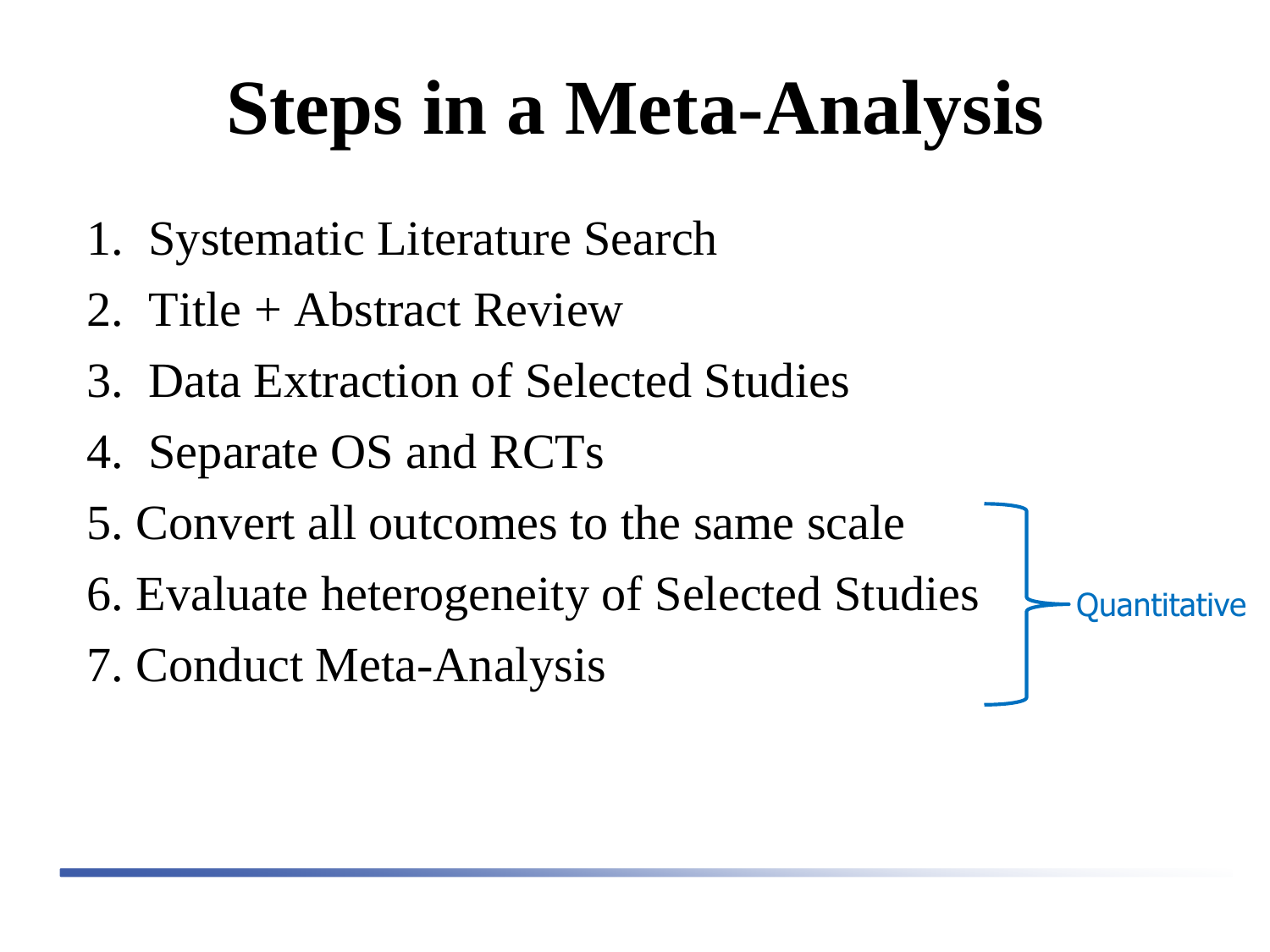# **1. Systematic Literature Search**

- Determine inclusion and exclusion criteria *a priori*
- Database search
	- Save your MeSH/other search strings
- Search reference sections of articles you keep
- Search [www.clinicaltrials.gov](http://www.clinicaltrials.gov/) for RCTs
- Gray literature
	- Not peer-reviewed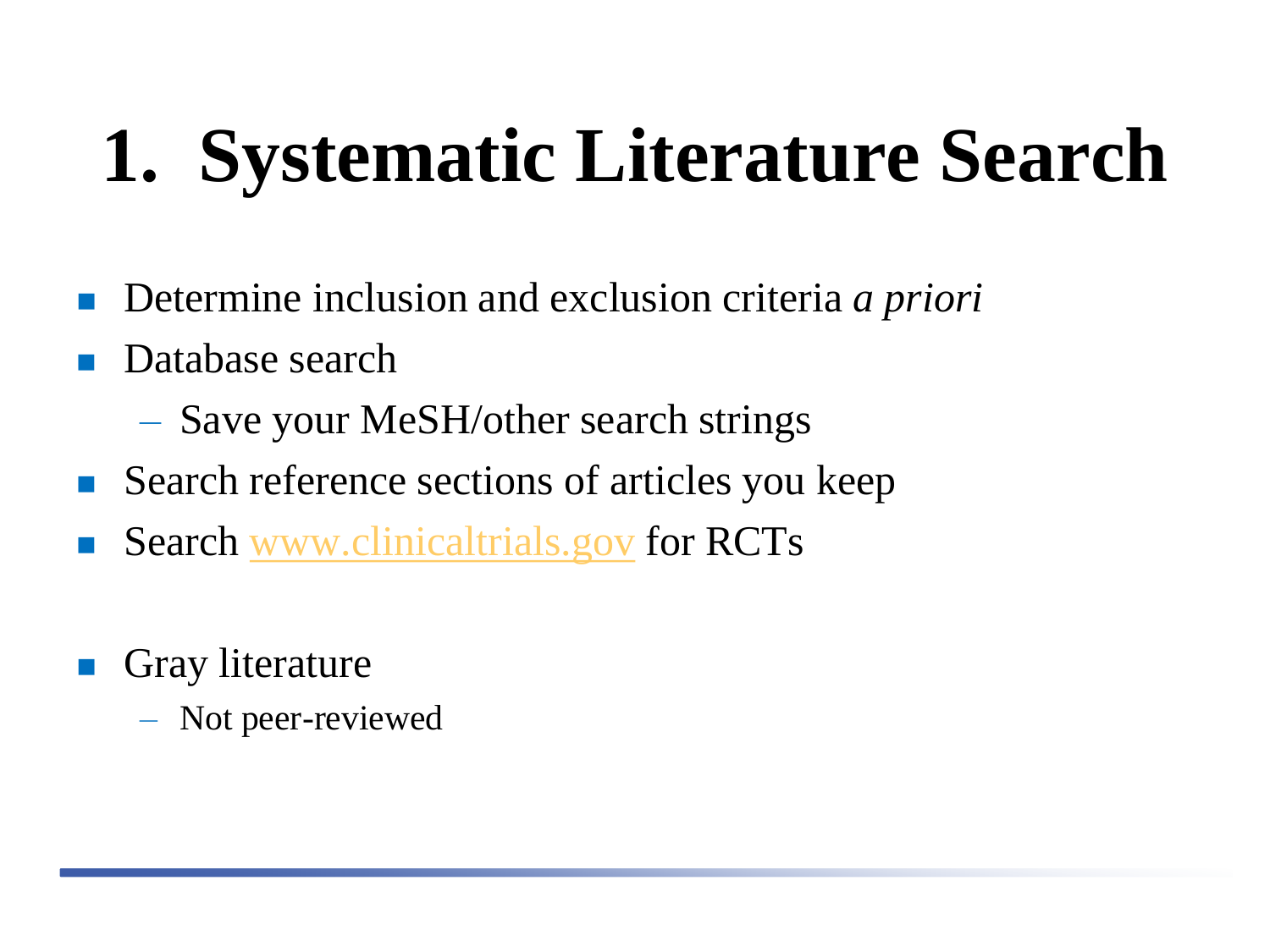## **2. Title + Abstract Review**

- 1. Read through all titles, discard those that are irrelevant
- 2. Read through all abstracts, discard those that are irrelevant
- 3. Full-text review of remaining studies,
	- Discarding those that are irrelevant
	- Keep track of WHY you discarded studies for which you did a full-text review
		- Example: "High risk" on Cochrane Risk of Bias tool
- 4. Create a PRISMA diagram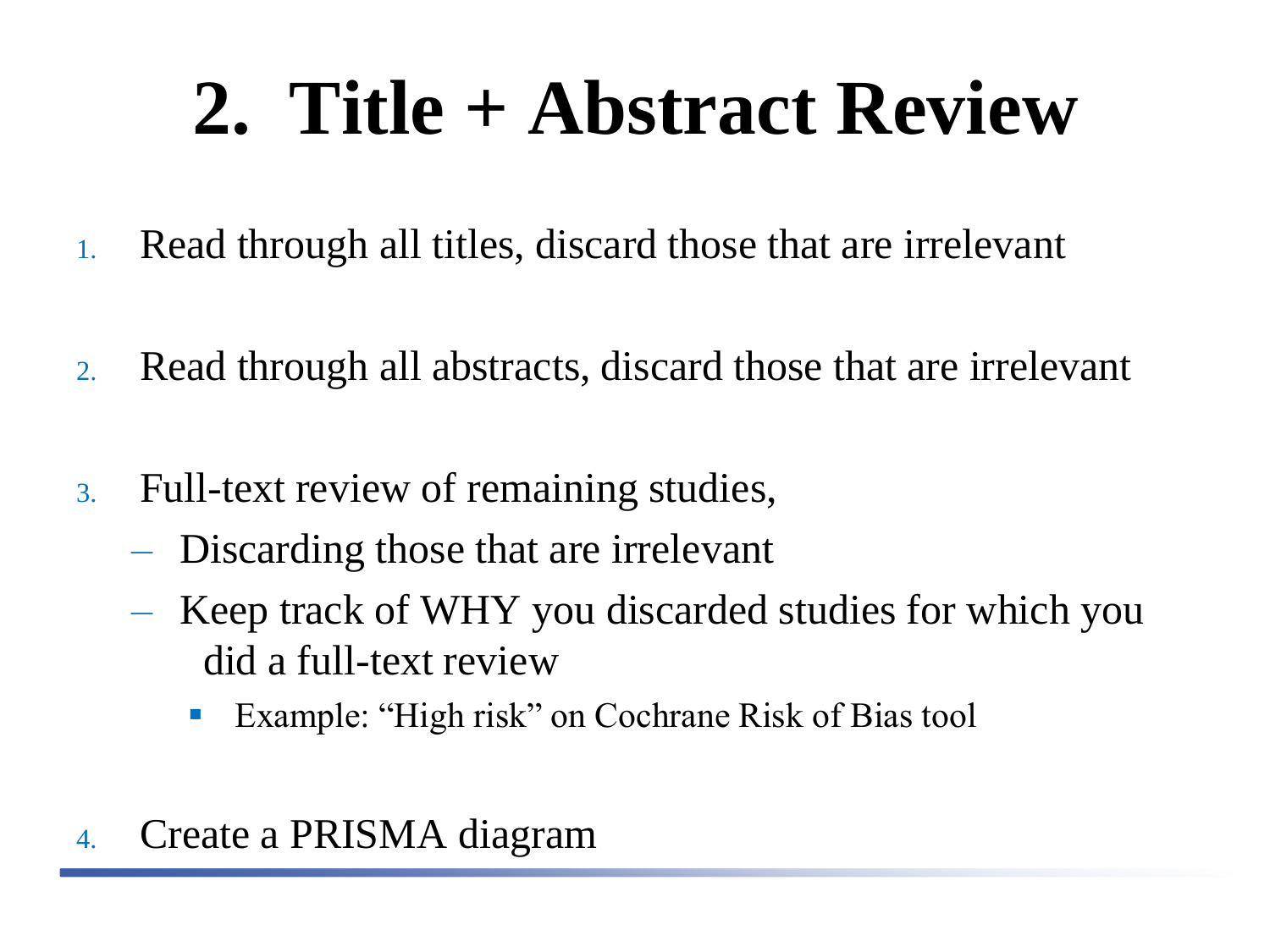#### **PRISMA diagram**



From: Moher D, Liberati A, Tetzlaff J, Altman DG, The PRISMA Group (2009). Preferred Reporting Items for Systematic Reviews and Meta-Analyses: The PRISMA Statement. PLoS Med 6(6): e1000097. doi:10.1371/journal.pmed1000097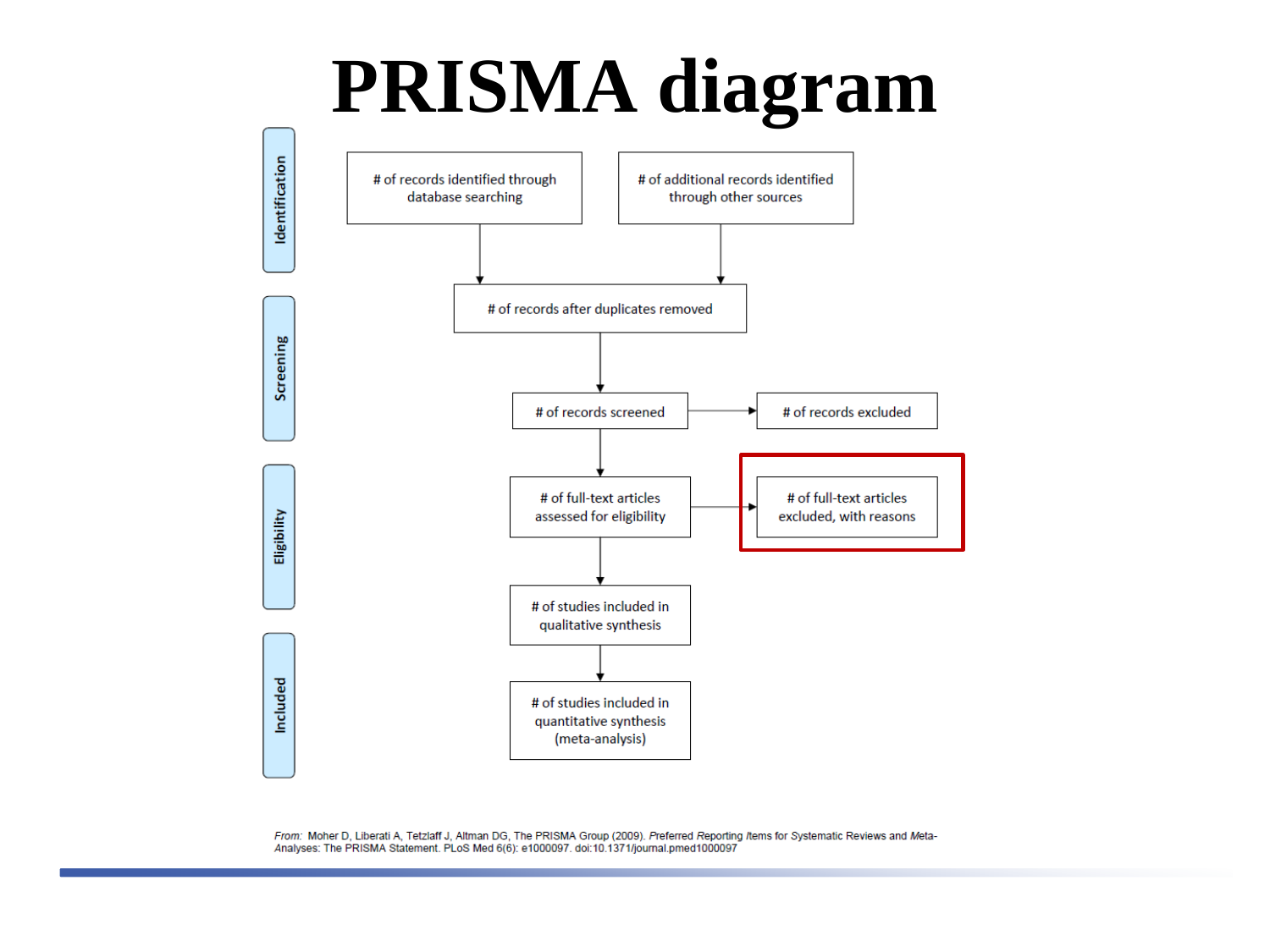#### **3. Data Extraction of Selected Studies**

- **PRISMA template:**<http://www.prisma-statement.org/>
- **Now S** Your own template:
	- Author, Year
	- Journal
	- Study Design (RCT, OS, Case-control, etc)
	- Treatment Arm 1 (if a medication, add a column for dosage)
	- Treatment Arm x (if a medication, add a column for dosage
	- Sample size, Arm 1
	- Sample size, Arm x
	- Important Demographic characteristics (% female, mean age, mean BMI, etc)
	- Follow-up time (3 months, 12 months, etc)
	- Measurement of outcome (OR, RR, probability, means, median, etc)
	- Measurement of variation (SD, SE, variance, IQR, range, etc)
	- ITT, Per Protocol results, or both
	- Value of outcome, Treatment Arm 1
	- Value of outcome, Treatment Arm x
	- Value of variation, Treatment Arm 1
	- Value of variation, Treatment Arm x
	- Risk of Bias within study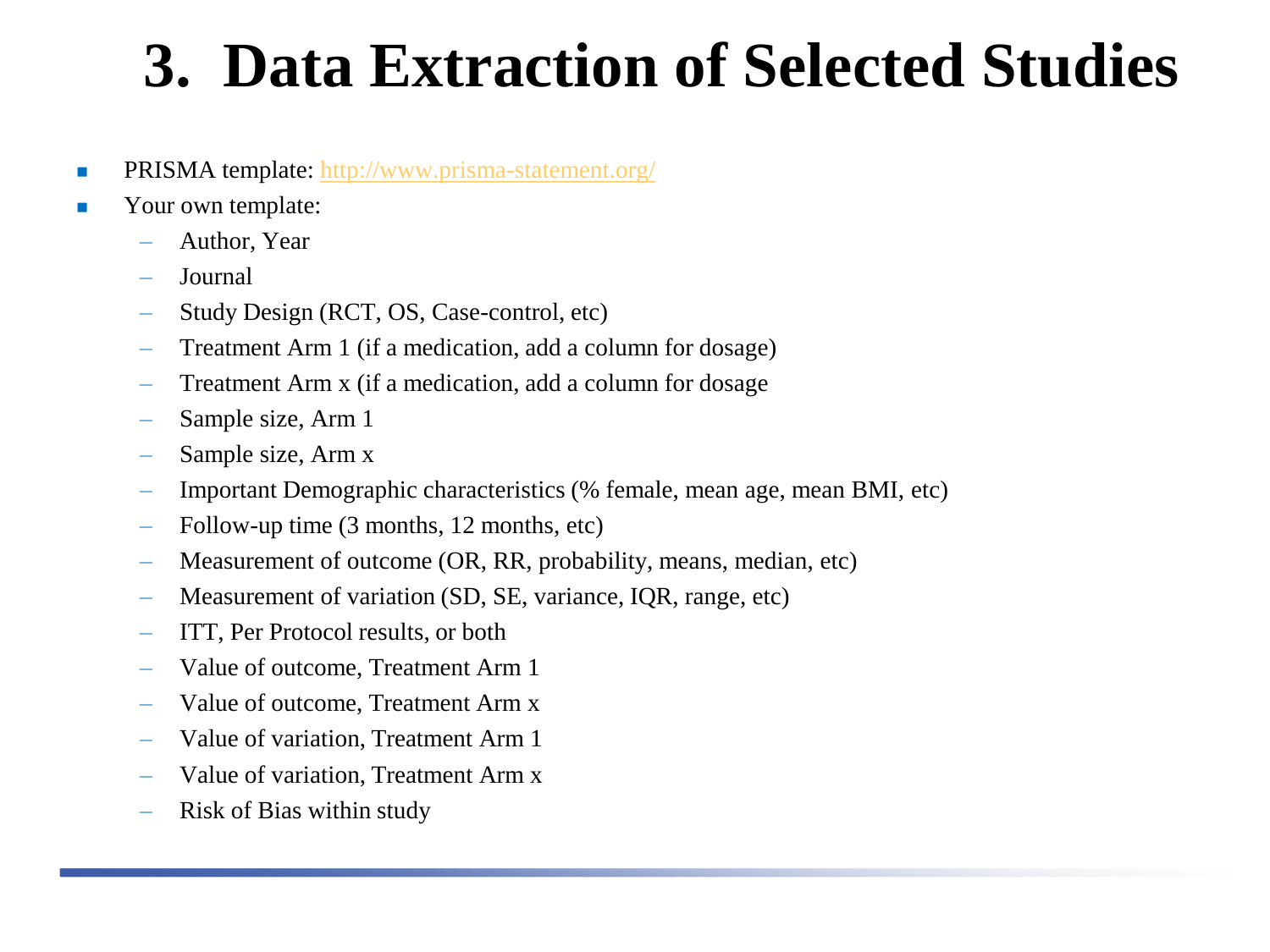#### **Good research practices, Data Extraction**

- All categorical variables should be recorded in the same way  $-$  RCT  $\neq$  Randomized Controlled Trial
- **Test your template with a small number of studies, revise the** template as needed.
- Data extraction can be tricky rushing will cause many headaches down the road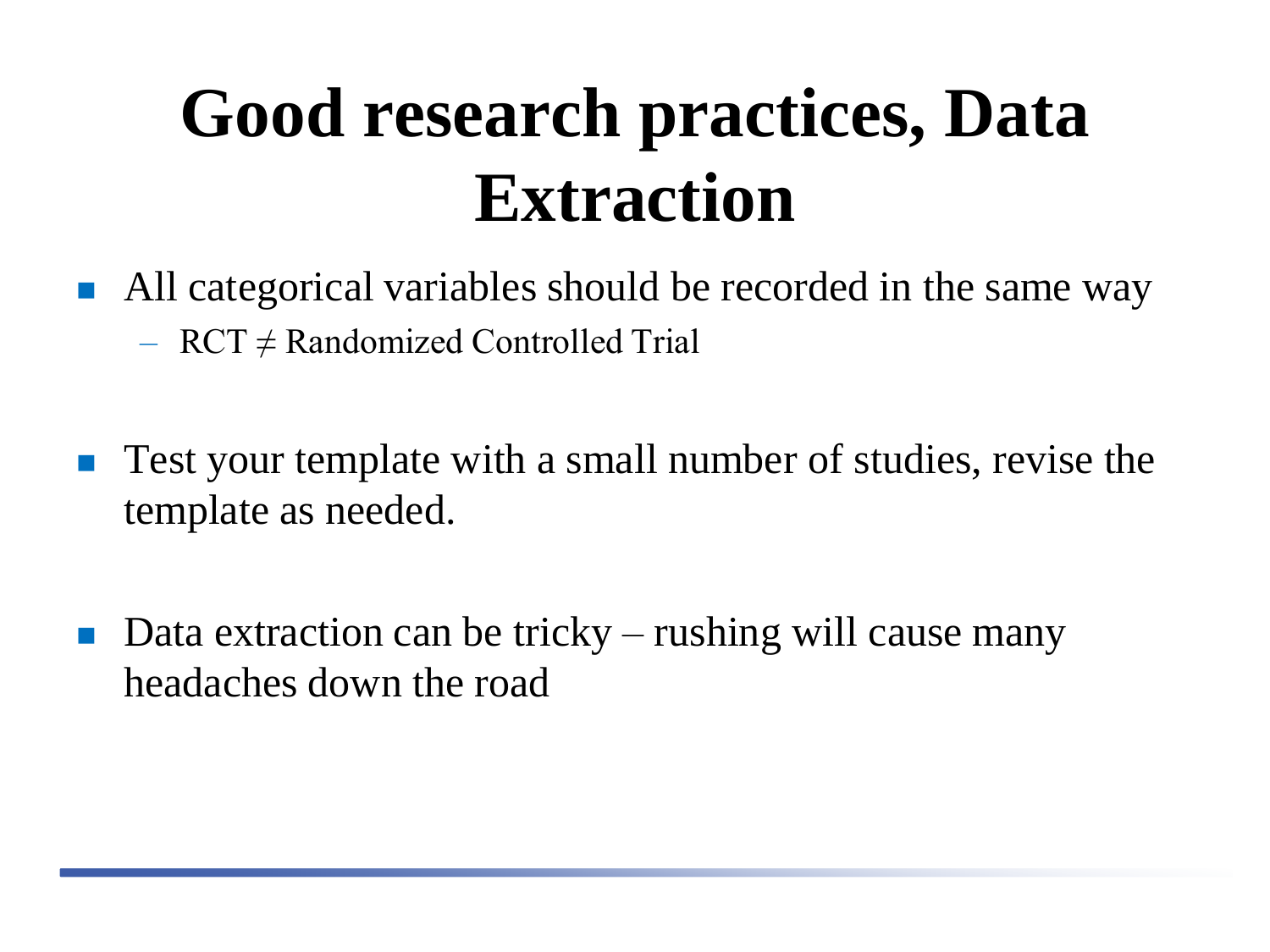#### **Risk of Bias**

- Cochrane Collaboration recommends qualitatively evaluating risk of bias
	- Within trial
	- Across trials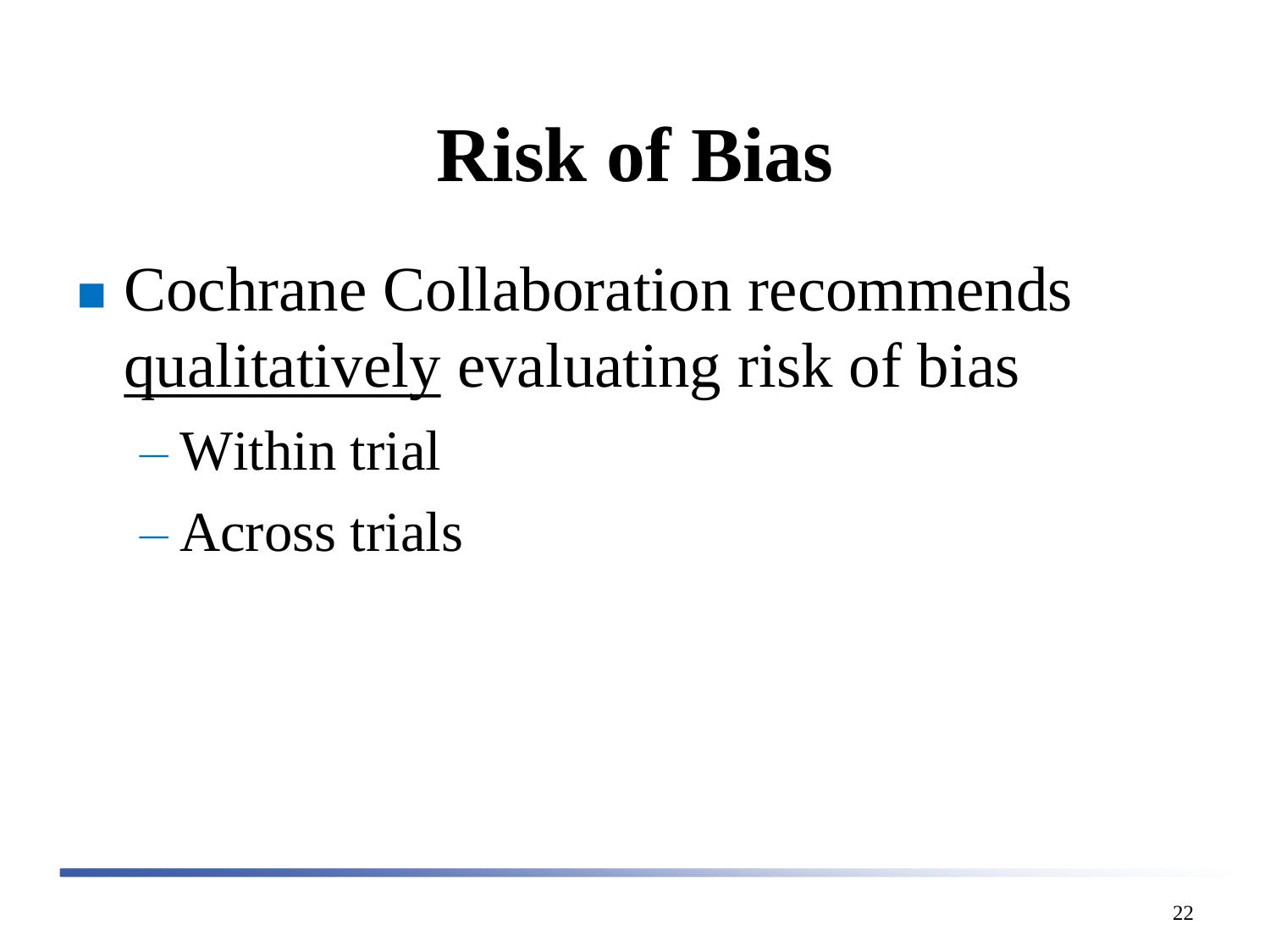## **Within Trial Bias**

- **Selection Bias**
- **Performance Bias**
- **Detection Bias**
- **Attrition Bias**
- **Reporting Bias**

**n** Other

#### Table 8.5.a: The Cochrane Collaboration's tool for assessing risk of bias

| <b>Domain</b>                                                                                             | <b>Support for judgement</b>                                                                                                                                                                                                                                                                                                                                                                          |  |  |  |
|-----------------------------------------------------------------------------------------------------------|-------------------------------------------------------------------------------------------------------------------------------------------------------------------------------------------------------------------------------------------------------------------------------------------------------------------------------------------------------------------------------------------------------|--|--|--|
| Selection bias                                                                                            |                                                                                                                                                                                                                                                                                                                                                                                                       |  |  |  |
| Random sequence generation.                                                                               | Describe the method used to generate the allocation sequence in<br>sufficient detail to allow an assessment of whether it should produce<br>comparable groups.                                                                                                                                                                                                                                        |  |  |  |
| <b>Allocation concealment.</b>                                                                            | Describe the method used to conceal the allocation sequence in<br>sufficient detail to determine whether intervention allocations could have<br>been foreseen in advance of, or during, enrolment.                                                                                                                                                                                                    |  |  |  |
| Performance bias.                                                                                         |                                                                                                                                                                                                                                                                                                                                                                                                       |  |  |  |
| <b>Blinding of participants and</b><br>made for each main outcome (or<br>class of outcomes).              | Describe all measures used, if any, to blind study participants and<br>personnel Assessments should be personnel from knowledge of which intervention a participant received.<br>Provide any information relating to whether the intended blinding was<br>effective                                                                                                                                   |  |  |  |
| Detection bias                                                                                            |                                                                                                                                                                                                                                                                                                                                                                                                       |  |  |  |
| Assessments should be made for<br>each main outcome (or class of<br>outcomes).                            | Blinding of outcome assessment Describe all measures used, if any, to blind outcome assessors from<br>knowledge of which intervention a participant received. Provide any<br>information relating to whether the intended blinding was effective.                                                                                                                                                     |  |  |  |
| Attrition bias.                                                                                           |                                                                                                                                                                                                                                                                                                                                                                                                       |  |  |  |
| Incomplete outcome data<br>Assessments should be made for<br>each main outcome (or class of<br>outcomes). | Describe the completeness of outcome data for each main outcome,<br>including attrition and exclusions from the analysis. State whether<br>attrition and exclusions were reported, the numbers in each intervention<br>group (compared with total randomized participants), reasons for<br>attrition/exclusions where reported, and any re-inclusions in analyses<br>performed by the review authors. |  |  |  |
| Reporting bias.                                                                                           |                                                                                                                                                                                                                                                                                                                                                                                                       |  |  |  |
| Selective reporting.                                                                                      | State how the possibility of selective outcome reporting was examined by<br>the review authors, and what was found.                                                                                                                                                                                                                                                                                   |  |  |  |
| Other bias.                                                                                               |                                                                                                                                                                                                                                                                                                                                                                                                       |  |  |  |
| Other sources of bias.                                                                                    | State any important concerns about bias not addressed in the other<br>domains in the tool.                                                                                                                                                                                                                                                                                                            |  |  |  |
|                                                                                                           | If particular questions/entries were pre-specified in the review's protocol,<br>responses should be provided for each question/entry.                                                                                                                                                                                                                                                                 |  |  |  |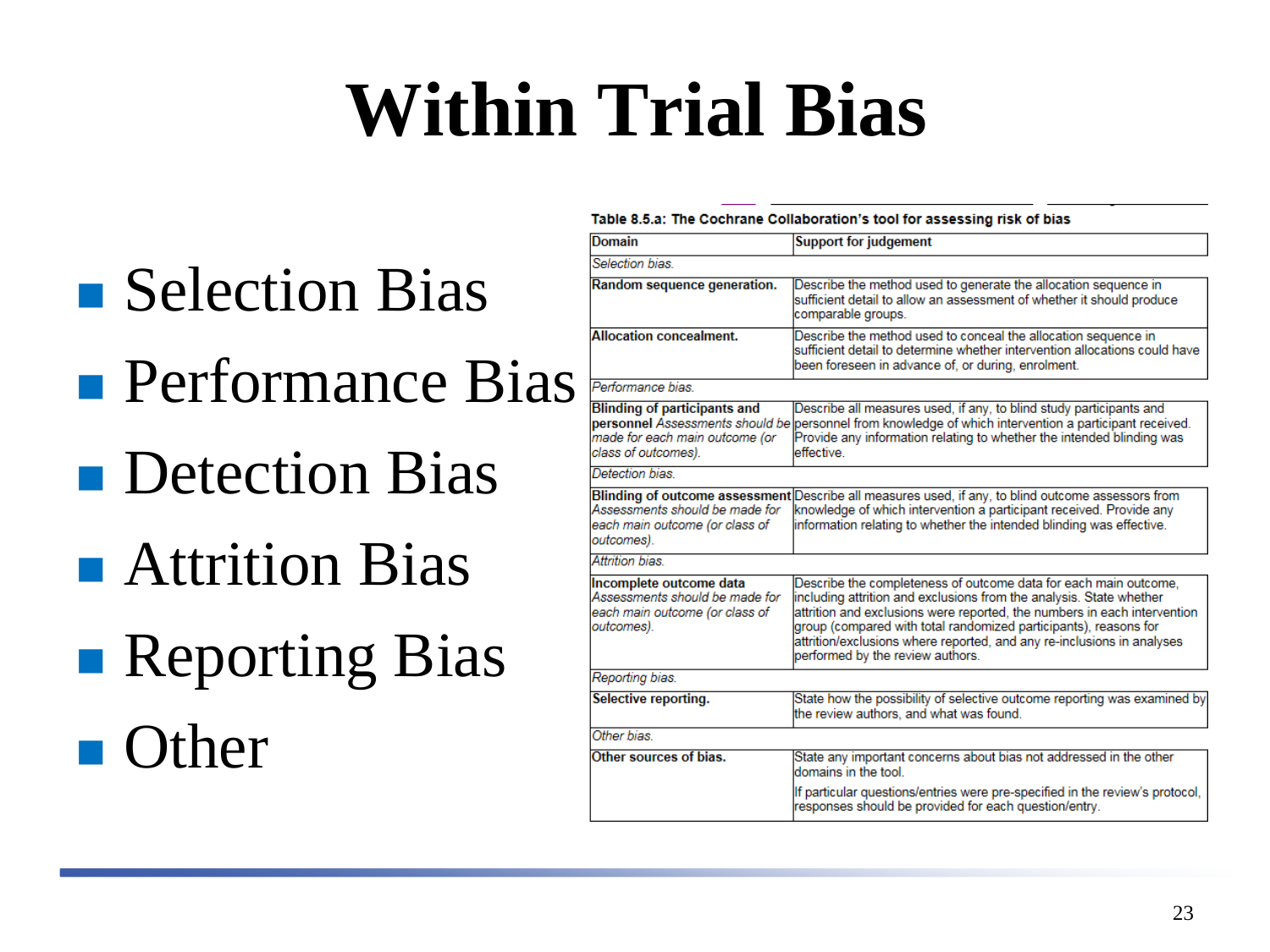#### **Across Trial Bias**

#### Figure 8.6.c: Example of a 'Risk of bias summary' figure

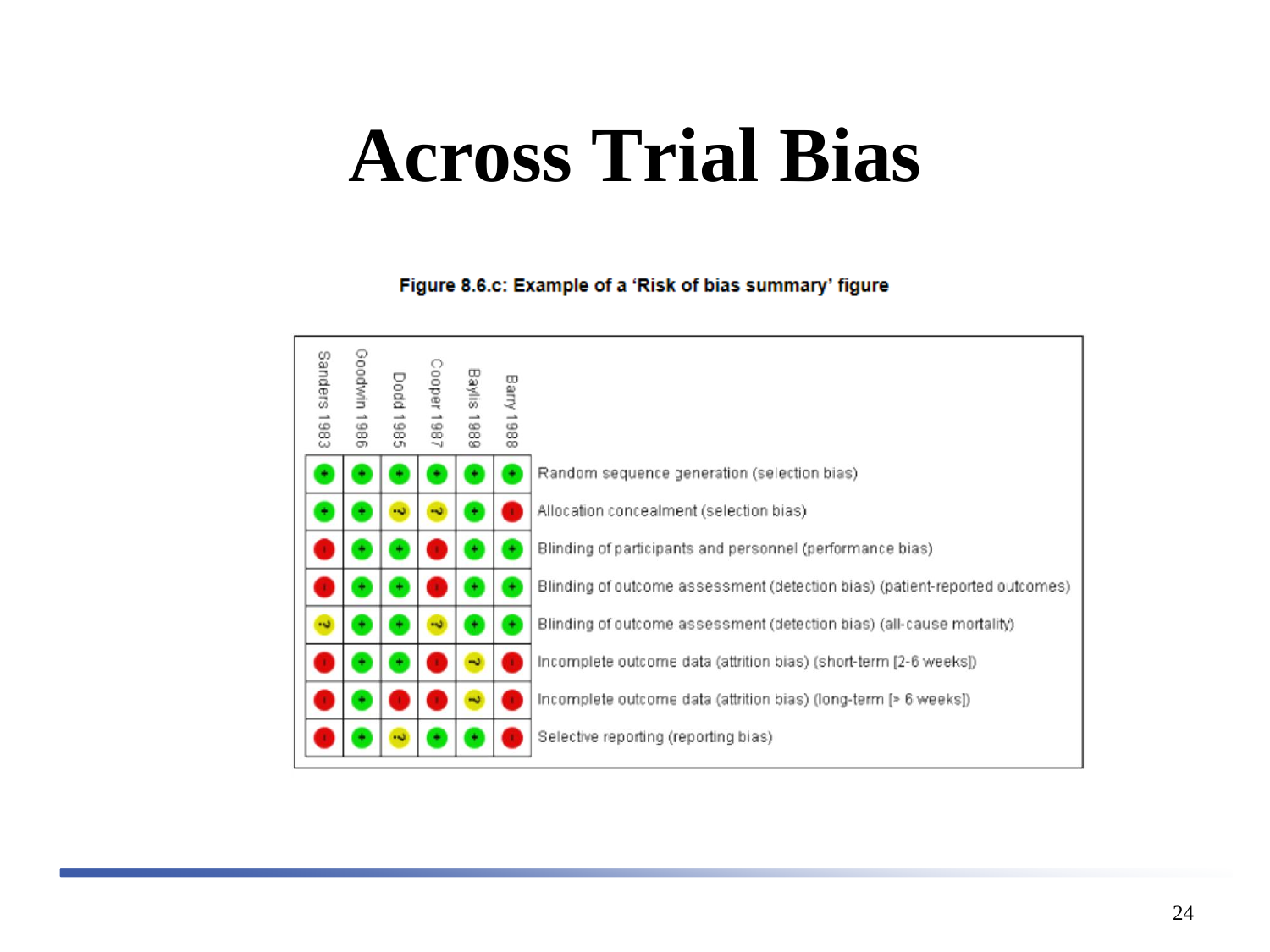## *Poll:*

#### *RCTs and Observational studies*

- Should both RCTs and Observational studies be included in the same meta analysis?
	- a. Yes
	- b. Yes, but you should do sub-group analysis on each separately
	- c. No, they should be separated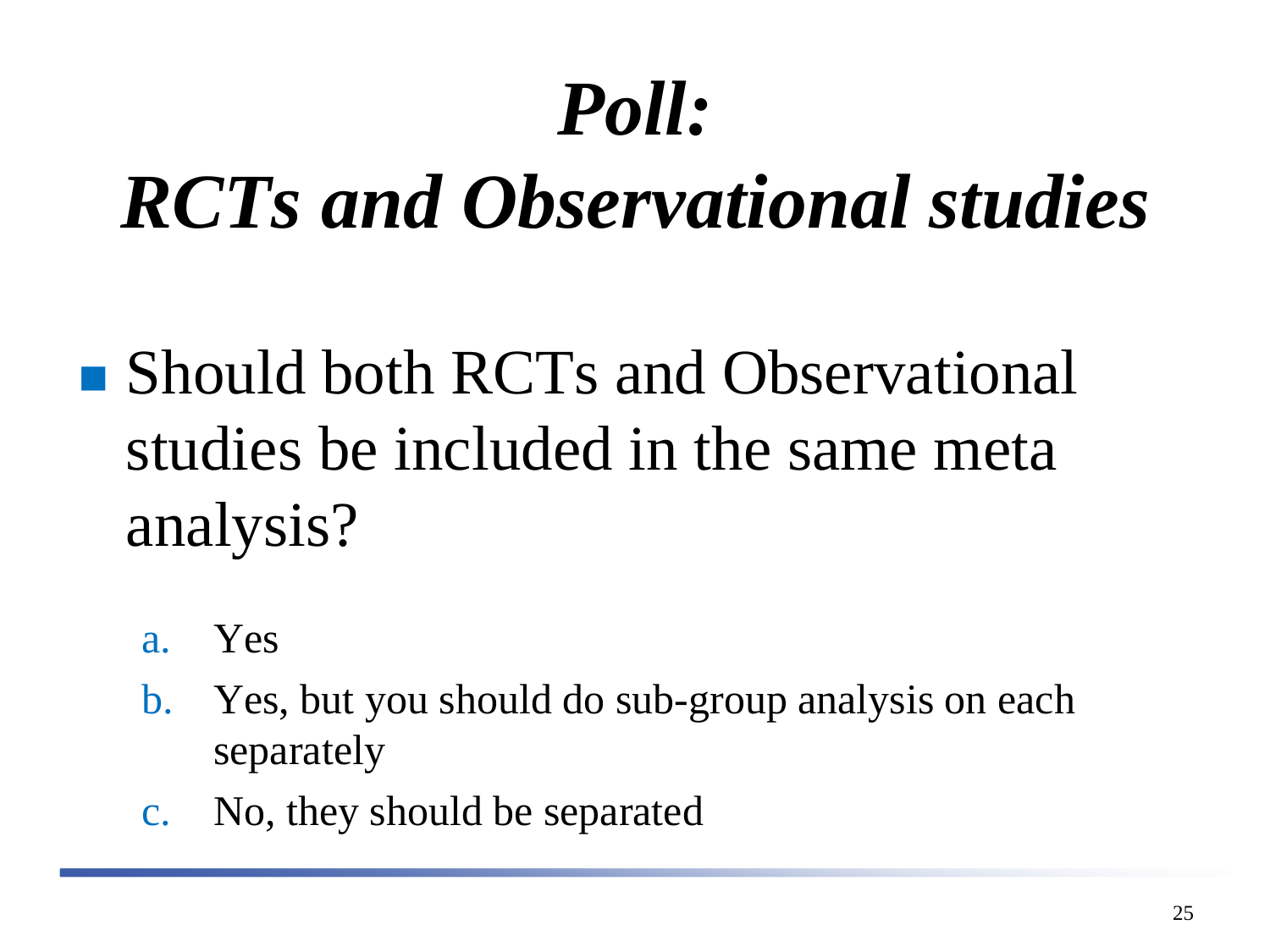# **4. Separating out OS and RCTs**

- **Observational Studies have systematic** differences between groups, RCTs do not
	- This is a problem if the relative effect is extracted from each study

**RCTs:** may not be generalizable to the population that is in your cost-effectiveness analysis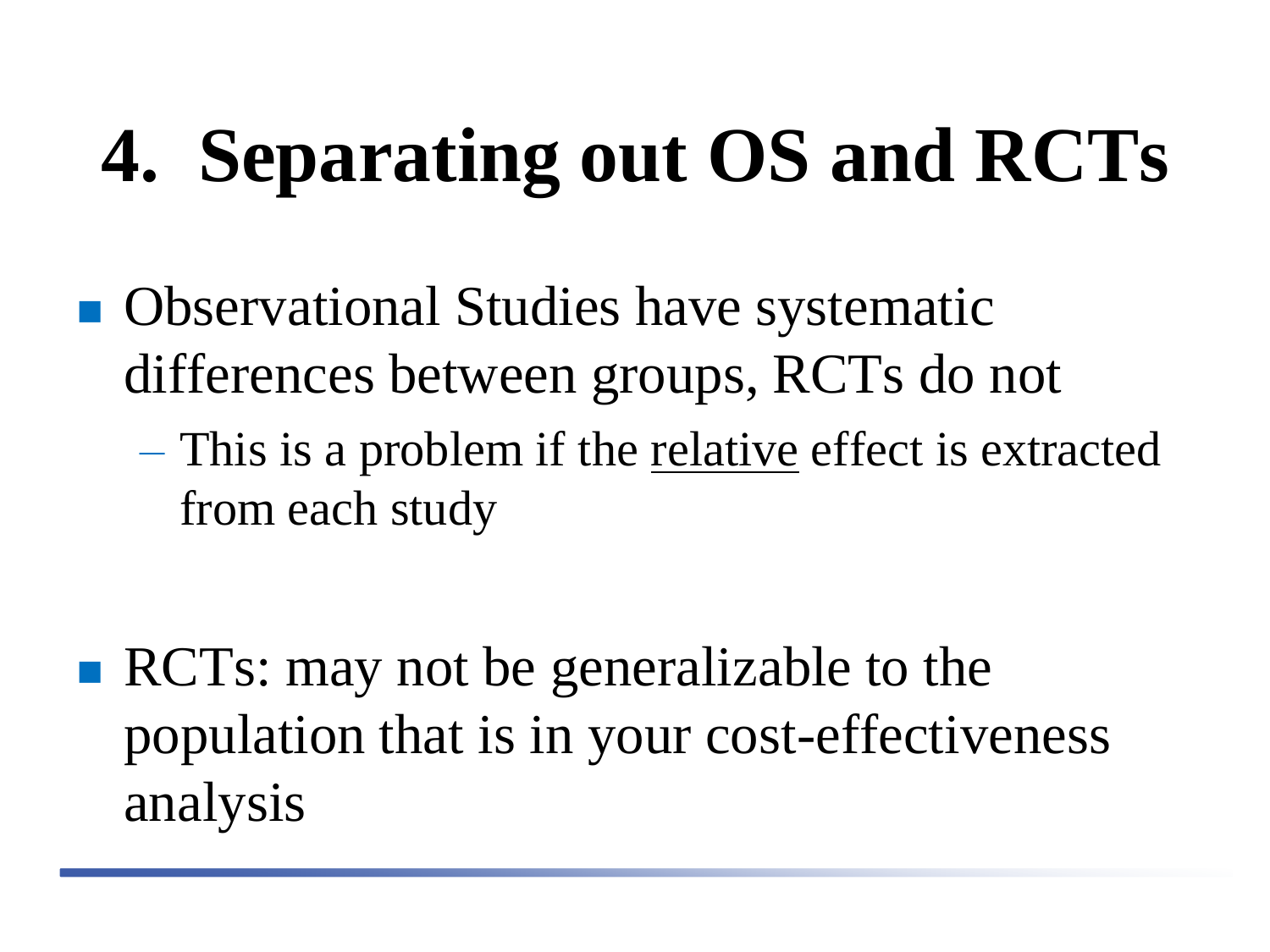#### **5. Converting outcomes to the same scale**

- All outcomes should be measured using the same statistic
	- May require the involvement of a PhD statistician point estimate and variation
- Binary Data: OR and RR
	- work in the log scale
- $\blacksquare$  Continuous data
	- work in standardized means if data are not all reported on the same scale
- Risk Difference
	- work in absolute scale

Borenstein M, Hedges LV. Converting Among Effect Sizes. In: *Introduction to Meta-Analysis*. West Sussex, United Kingdom: John Wiley & Sons, Ltd; 2009: 45-49.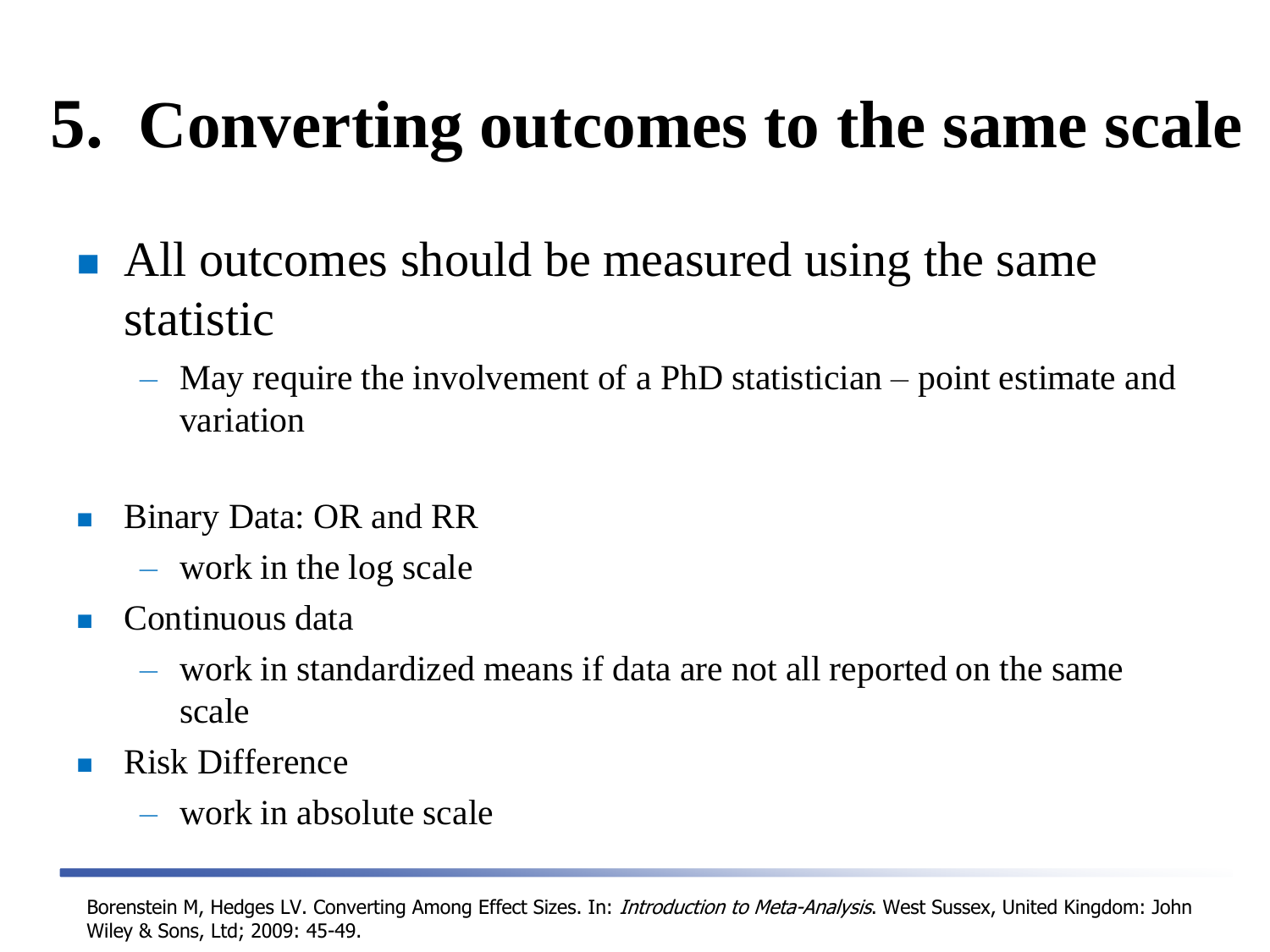# **Why the log scale?**

- To maintain symmetry in the analysis
- Example:

Study 1: Risk of event is 2x in Group A than it is for Group B <u>Study 2</u>: Risk of event is  $\frac{1}{2}$  for Group A than for Group B.

- If studies have equal weights, they should negate each other
- However, if using RR, Study 1 would have an RR of 2.0, Study 2 would have an RR of 0.5
	- This yields mean RR of 1.25 (not 1.0)
- In the log scale, the 2 estimates are 0.693 and -0.693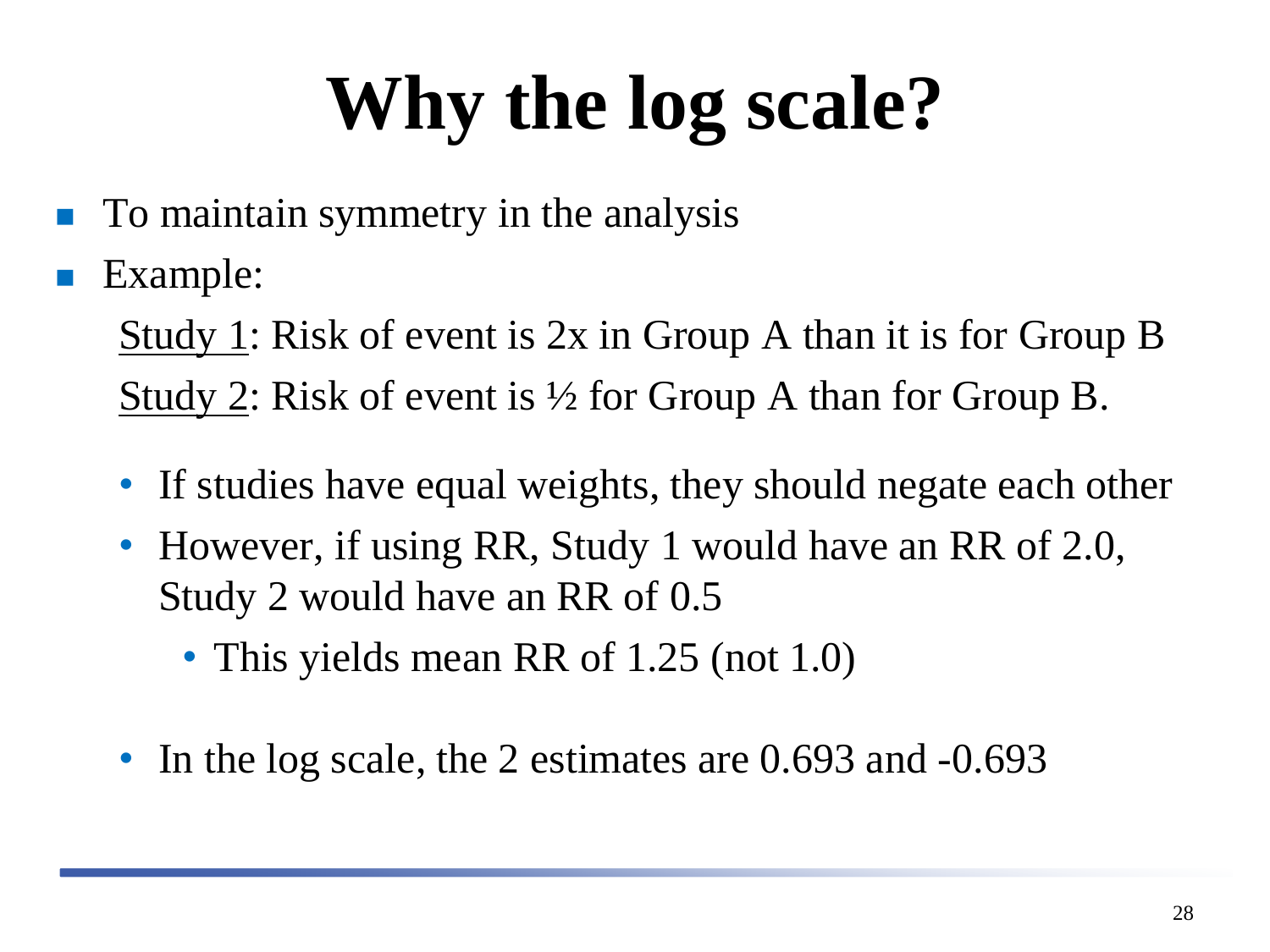#### **6. Evaluate Heterogeneity of Selected Studies**

- **This step is critical!** If data are too sparse, of low quality, or studies are too heterogeneous – you cannot continue to a metaanalysis and must end at a systematic literature review!
- **I**nformal
	- Review your completed data extraction template
- Formal
	- Statistical tests
	- Graphical assessments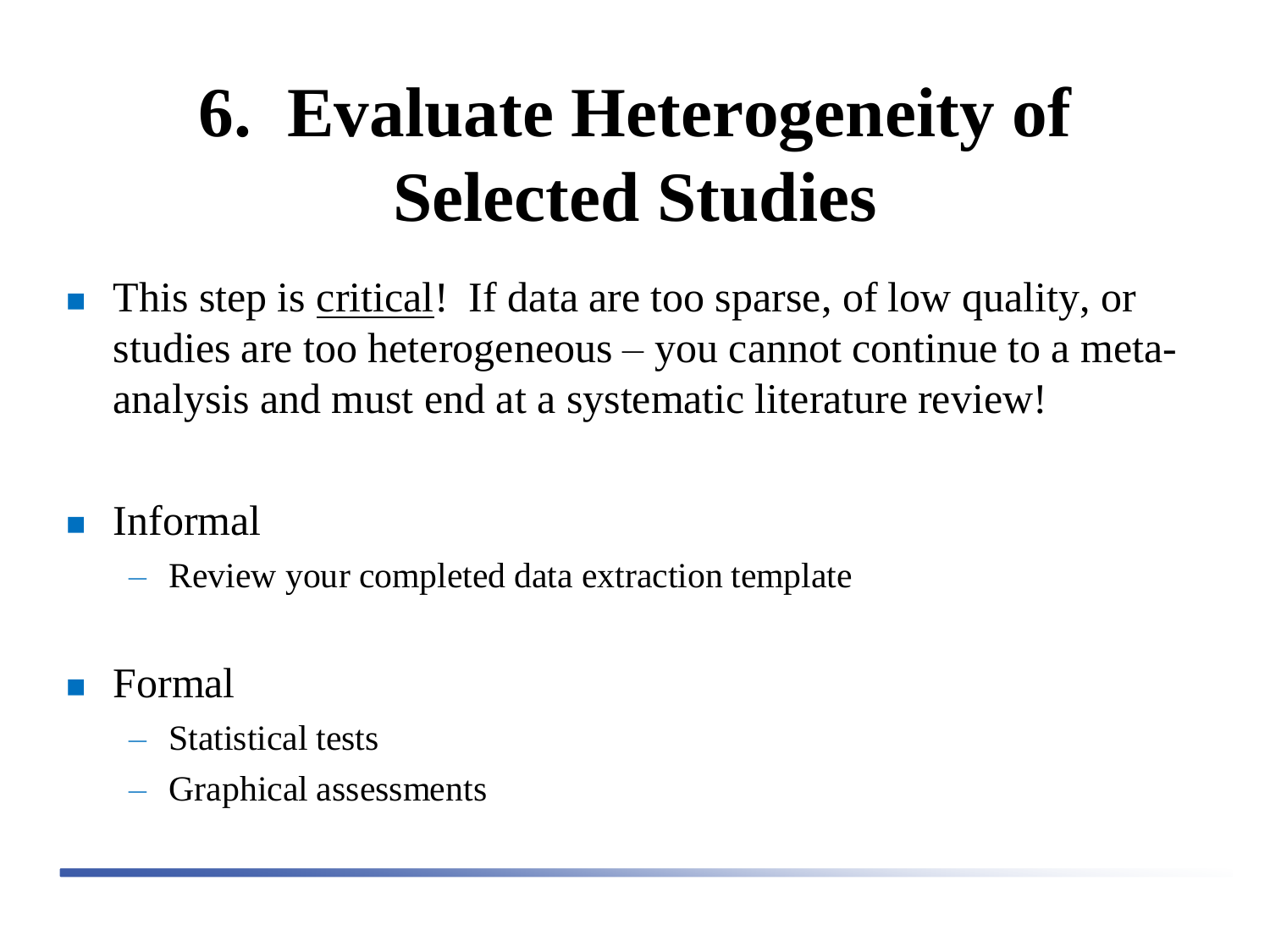#### **Informal Assessment of Heterogeneity**

#### Evaluate:

- Differences in study population
- Differences in length of follow-up
- Differences in way outcomes are measured
- Differences in intervention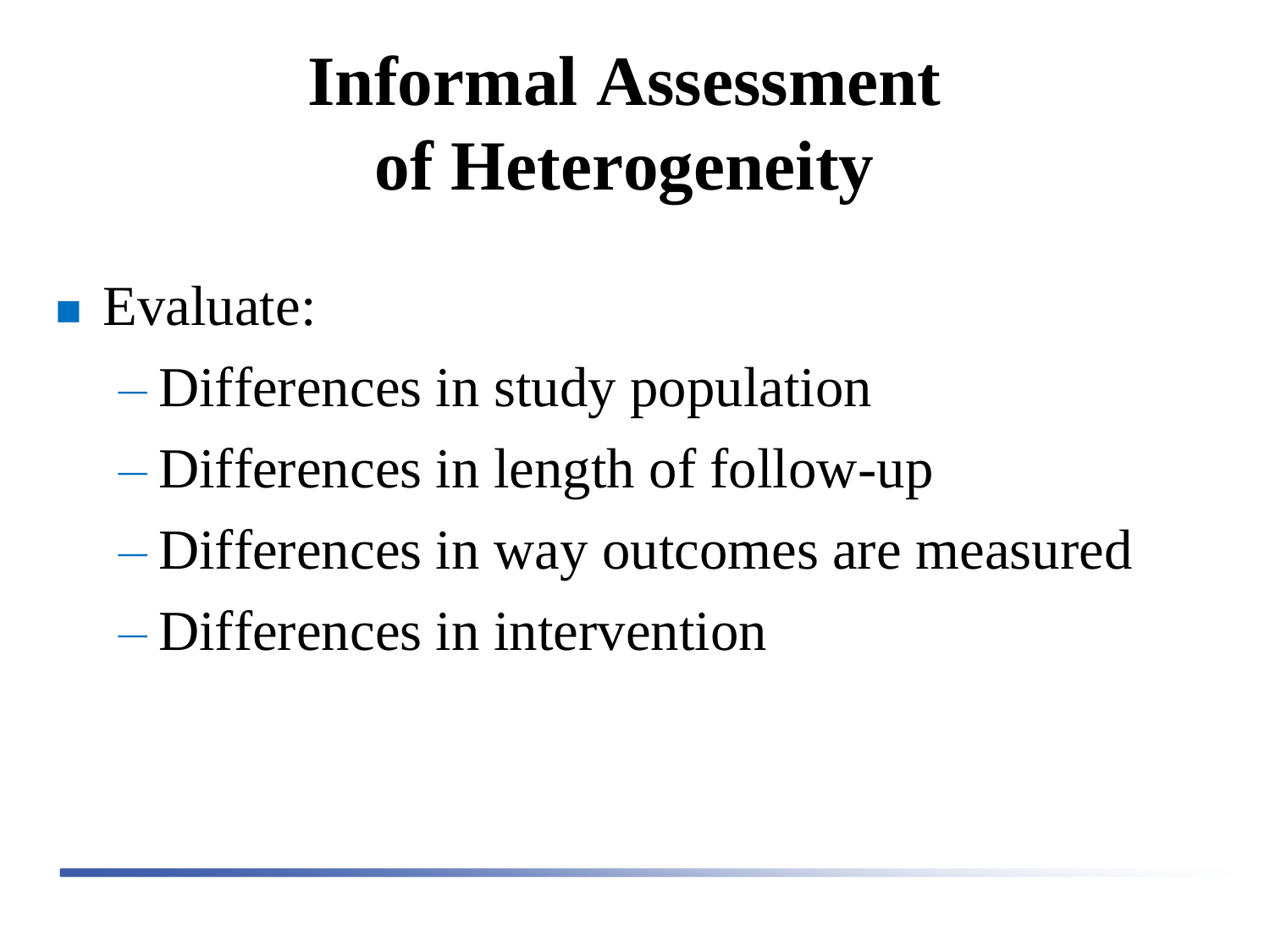# **Formal Assessment of Heterogeneity**

- There will almost always be some difference in the effect sizes from different studies
- Homogeneity: Difference in effect size due to random variation (sampling error)
- Heterogeneity: Difference in effect sizes exceeds that which can be expected from sampling error alone
	- Can exist when effect sizes are in different directions, or when magnitude of effect sizes differs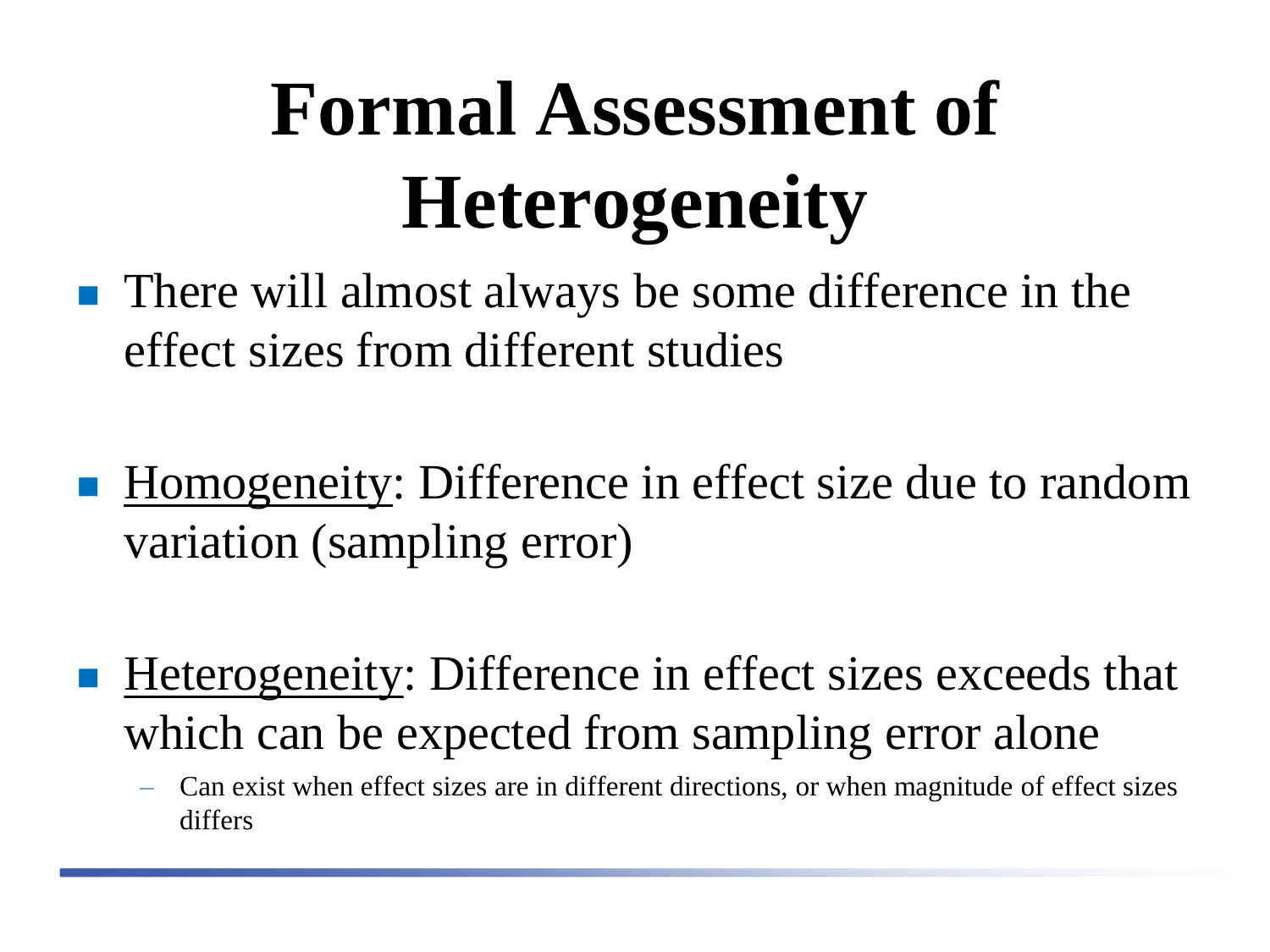# **Formal Assessment of Heterogeneity: Statistical Tests:**

- Cochrane's Q: tests null hypothesis that true treatment effects are the same in all the studies
	- H1: at least one effect differs from the rest
- Problem: power to detect heterogeneity is low when you have  $\leq 10$  studies)
	- You can have heterogeneity but fail to reject null hypothesis
		- Recommend using  $p < 0.10$  as significance level
	- Conversely, if you have studies with large sample sizes, you can reject the null hypothesis even when effect sizes do not differ much

#### So, **don't put a lot of stock in the Q statistic**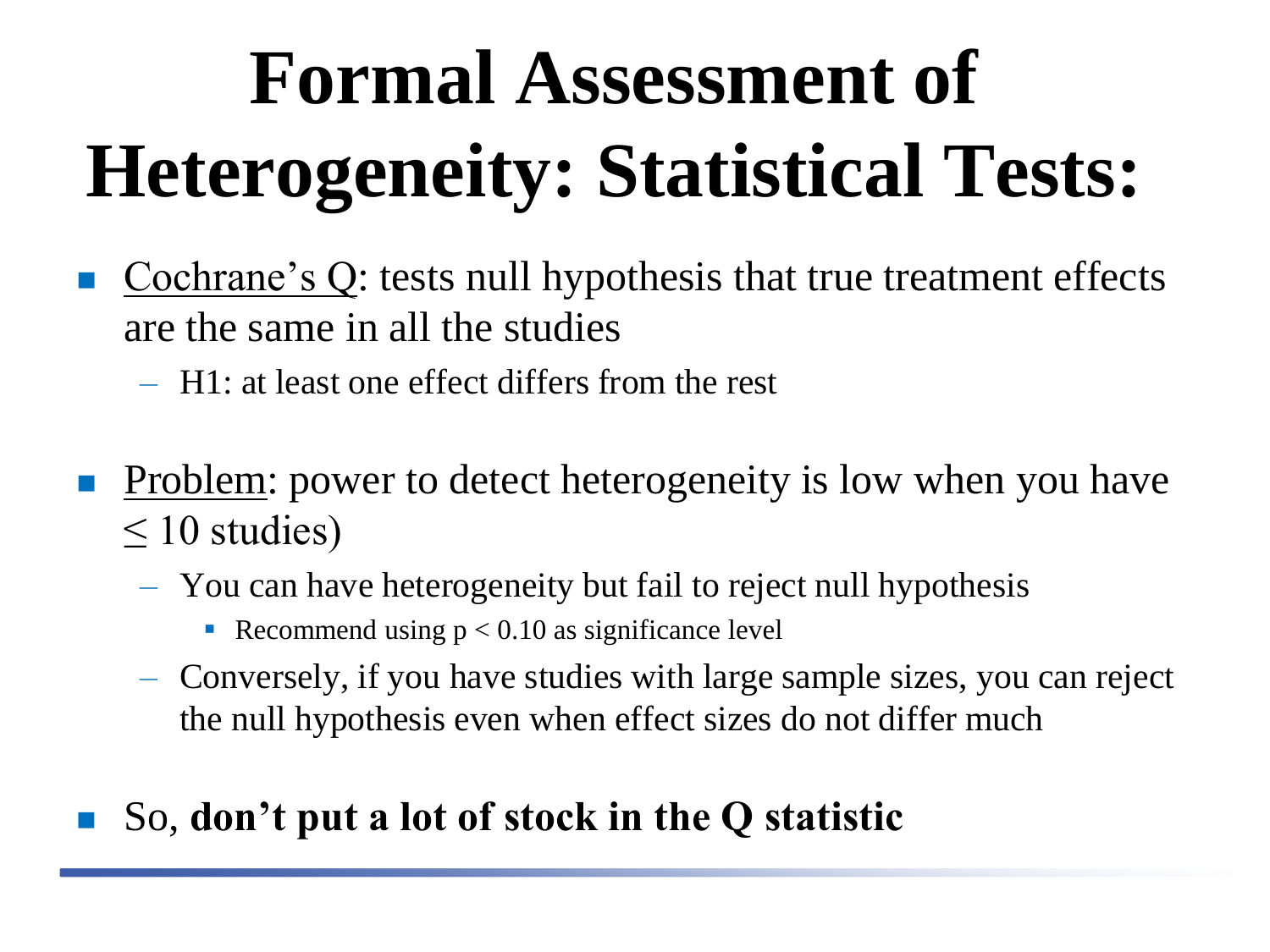# **Formal Assessment of Heterogeneity: Statistical Tests**

#### **I**-squared:

- Tells you percentage of total variation across studies that is due to heterogeneity (rather than chance)
- Reflects the extent of overlap in CIs
- Uses the Q statistic
- Rough guide to interpreting the  $I^2$  statistic
	- 0-25%: low heterogeneity
	- 25-50%: moderate heterogeneity
	- 50-75%: high heterogeneity
		- Also look at the confidence intervals around the  $I^2$  statistic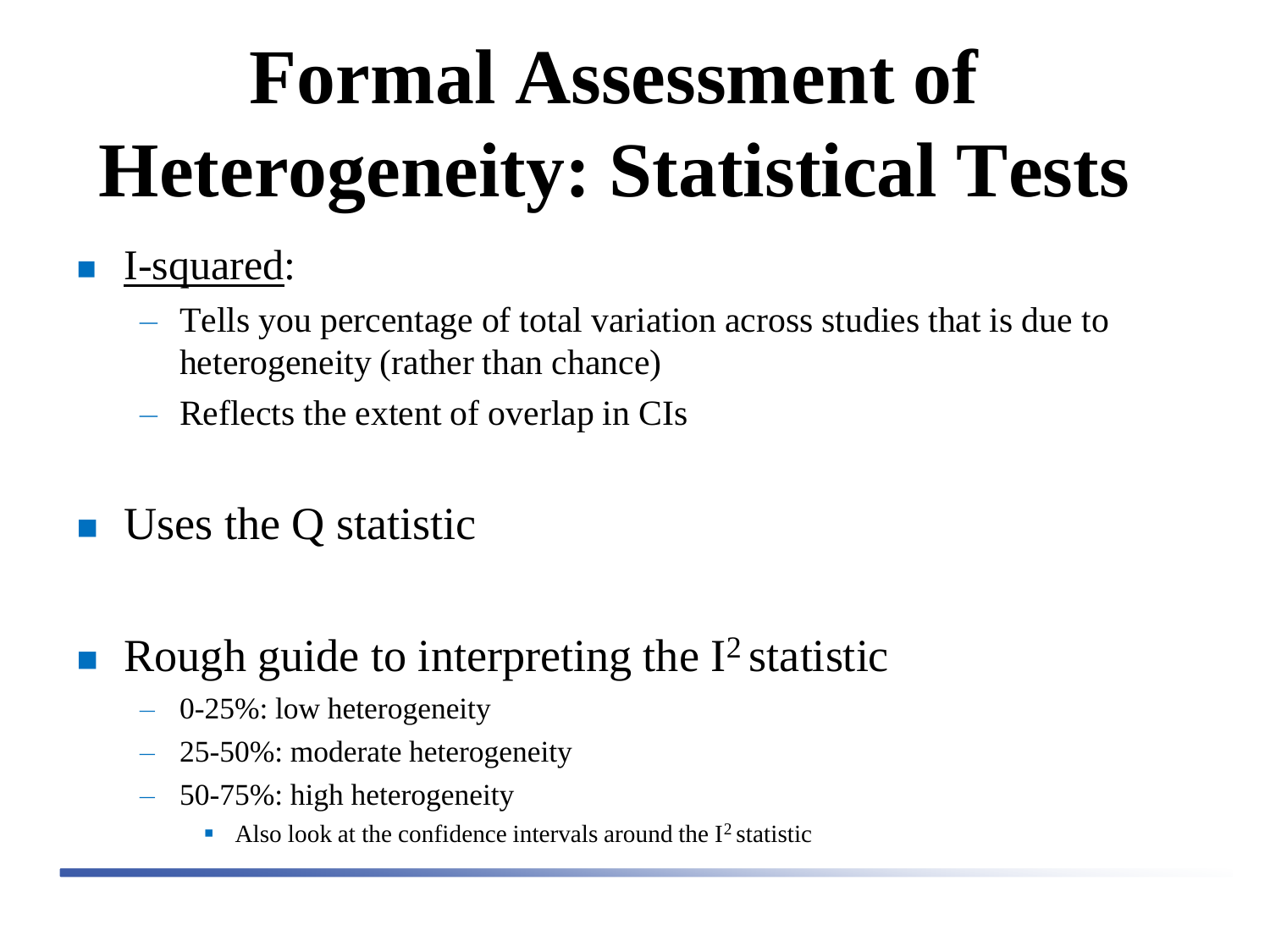# **Formal Assessment of Heterogeneity: Forest Plots**

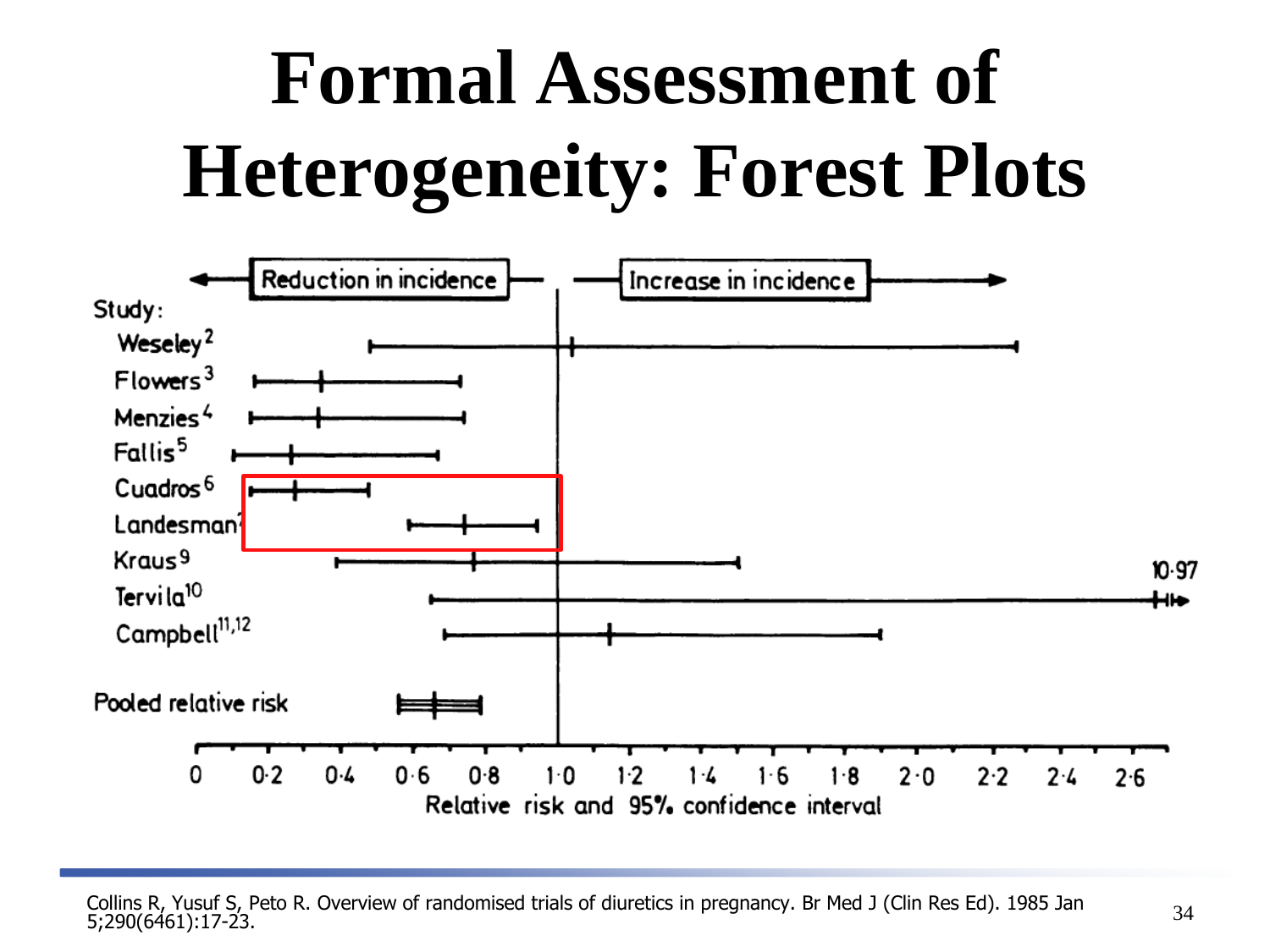# **Moving forward with Forest Plots**

- **Consistent effect sizes** 
	- focus on pooled estimate
- **Nations in effect sizes** 
	- can report pooled estimate, but note the true effect could be higher or lower
- Substantial variations in effect sizes
	- focus on variation rather than pooled effect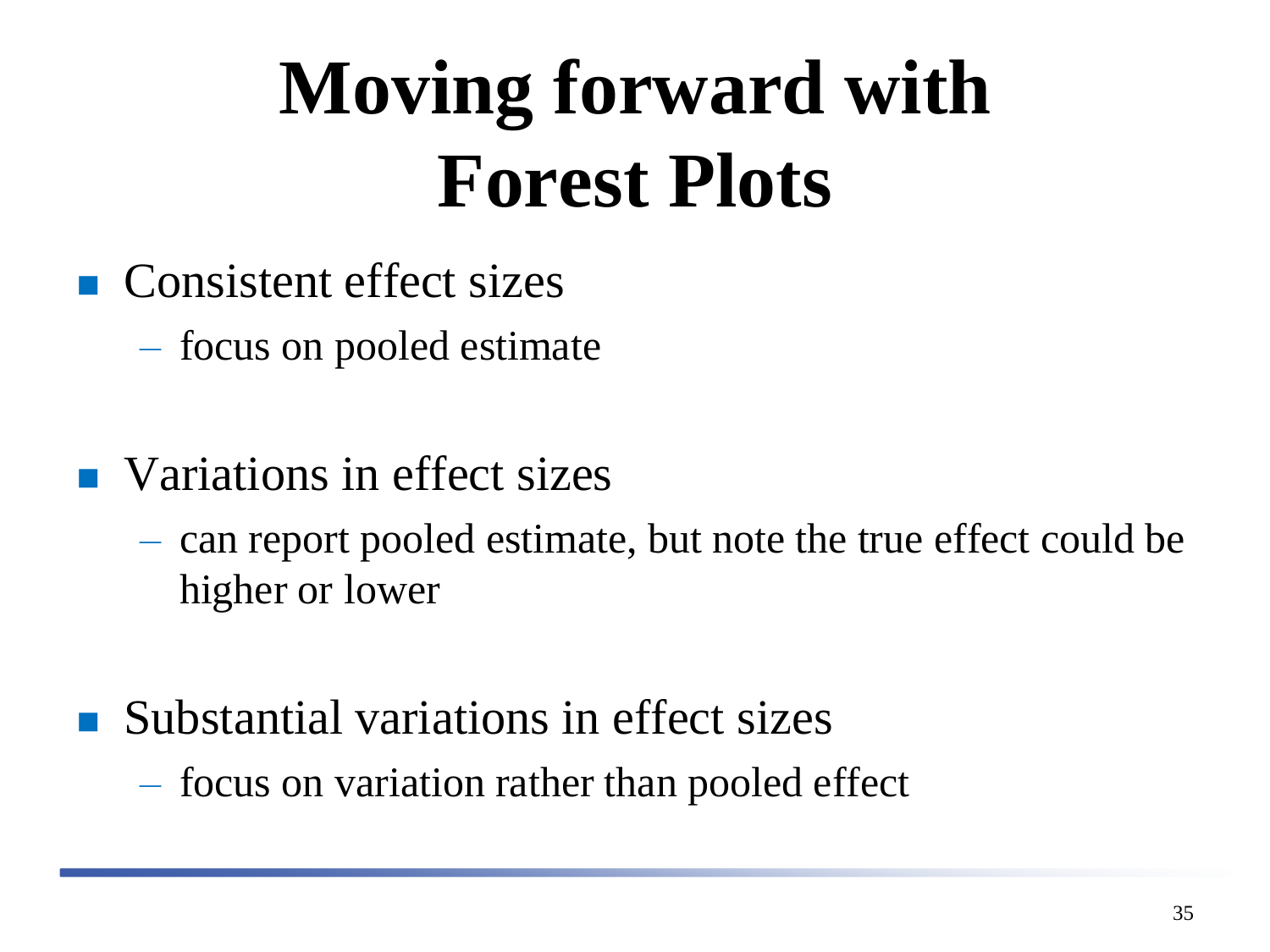## **Summary: heterogeneity**

Do an informal assessment: examine your data extraction table

**Formal assessment: forest plots,**  $I^2$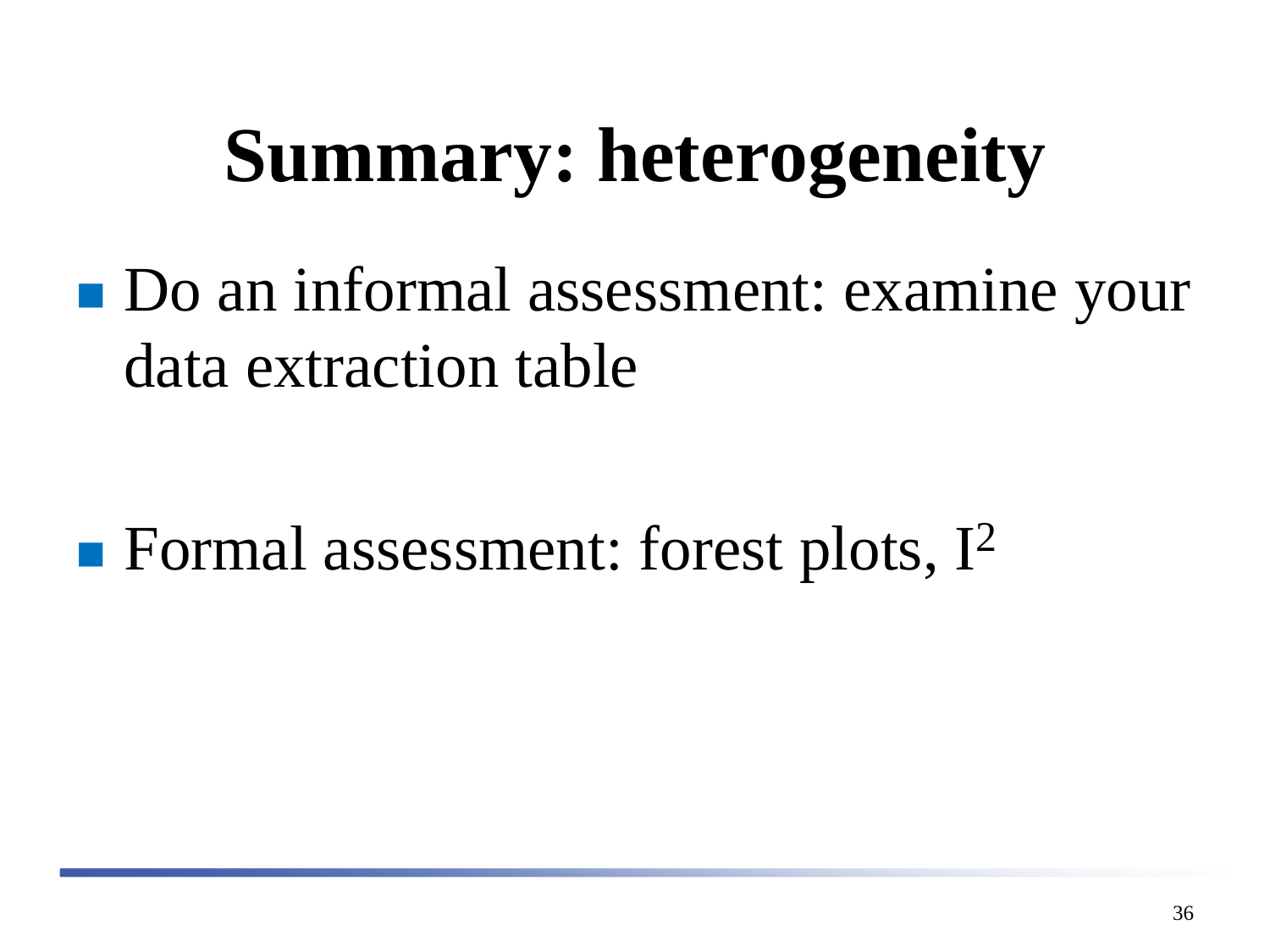# **If you have heterogeneity**

- Excluding studies is frowned upon!
	- You have to have an excellent reason to do so
	- Test excluding these studies in sensitivity analyses
	- Analyze groups of studies (grouping should be determined a priori)
	- Using random effects models (more on this later)
	- Conduct a meta-regression
- No clear guidelines exist for how much heterogeneity "sinks the ship"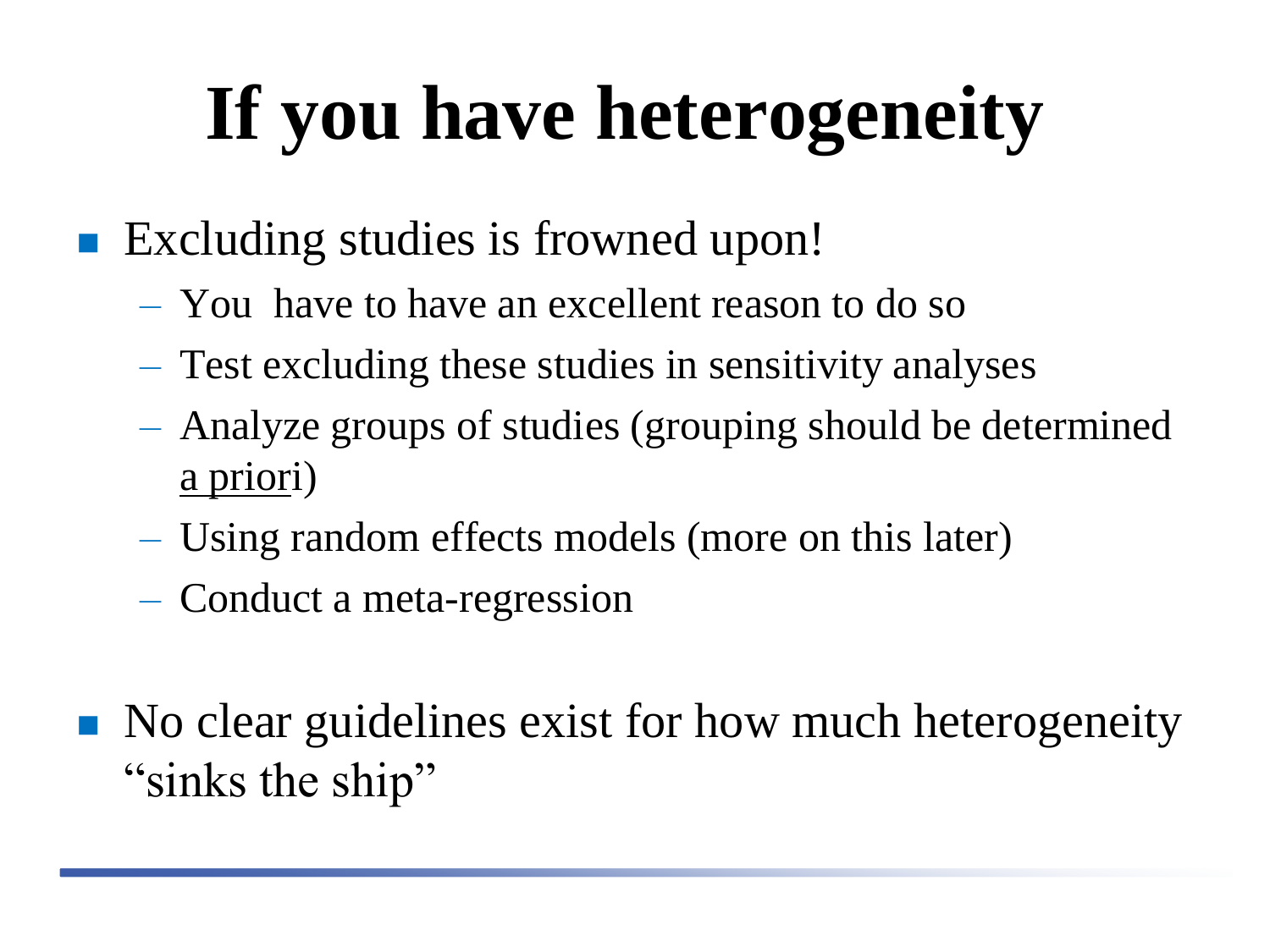# **Recap**

- 1. Conducted a systematic literature search
- 2. Completed title and abstract review
- 3. Extracted data from selected studies
- 4. Separated RCTs from OS
- 5. Converted all outcomes to the same scale
- 6. Evaluated heterogeneity of studies
	- No heterogeneity, or Heterogeneity will be handled (subgroup, random-effects analysis, meta-regression)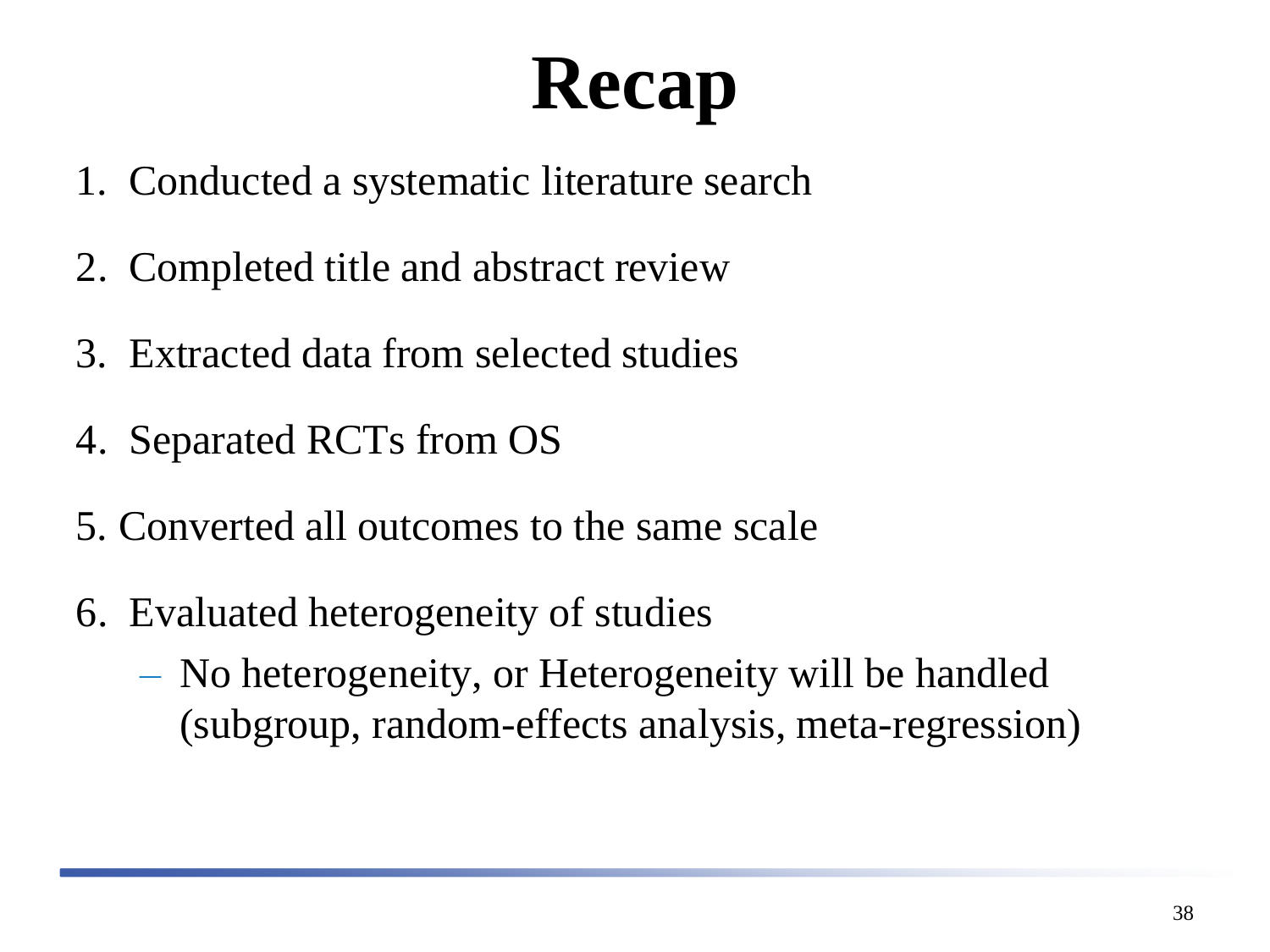#### **7. Conducting Meta-Analysis**

# *Next Lecture:*

# *March 28, 2018*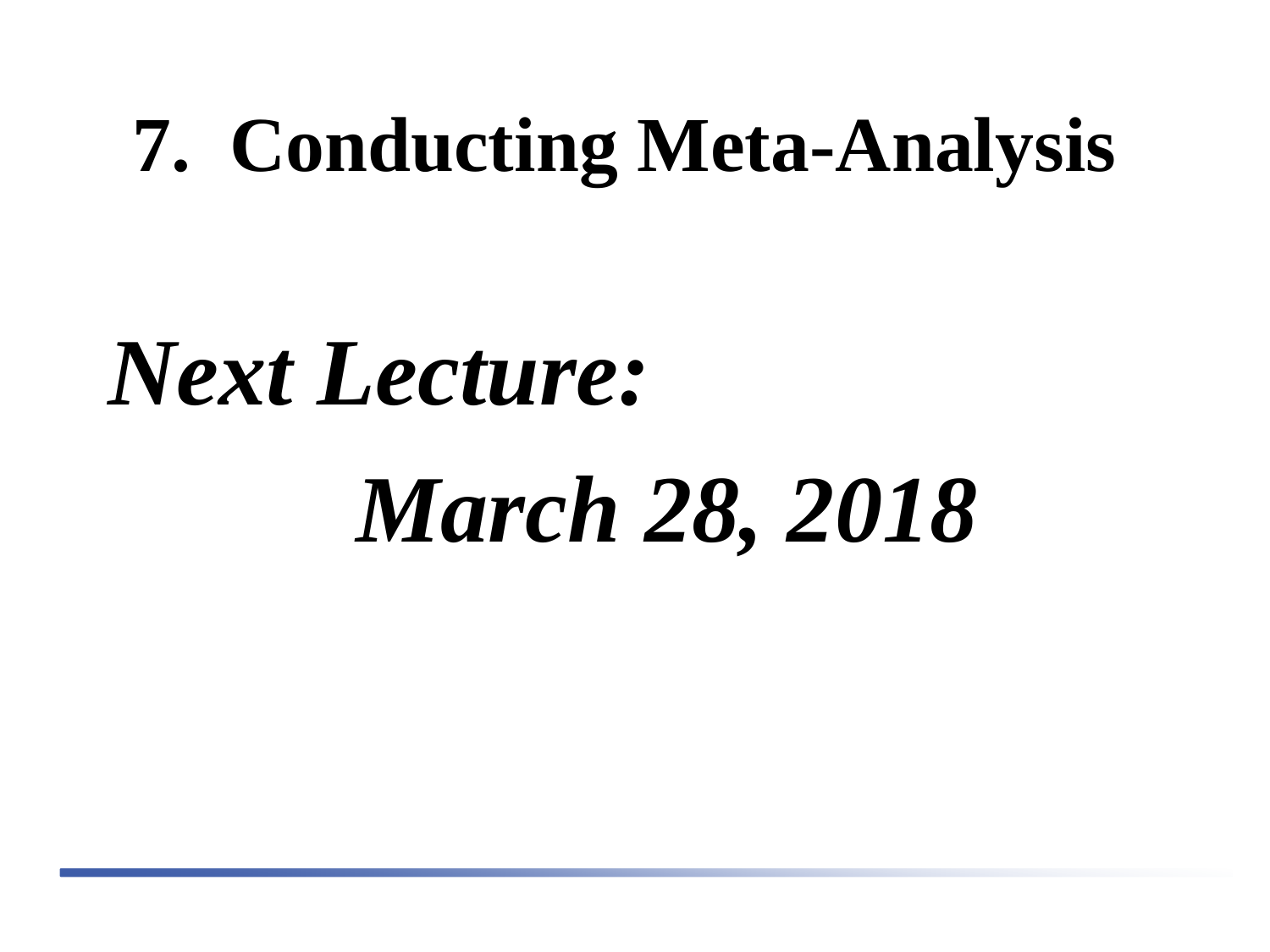#### **SUMMARY**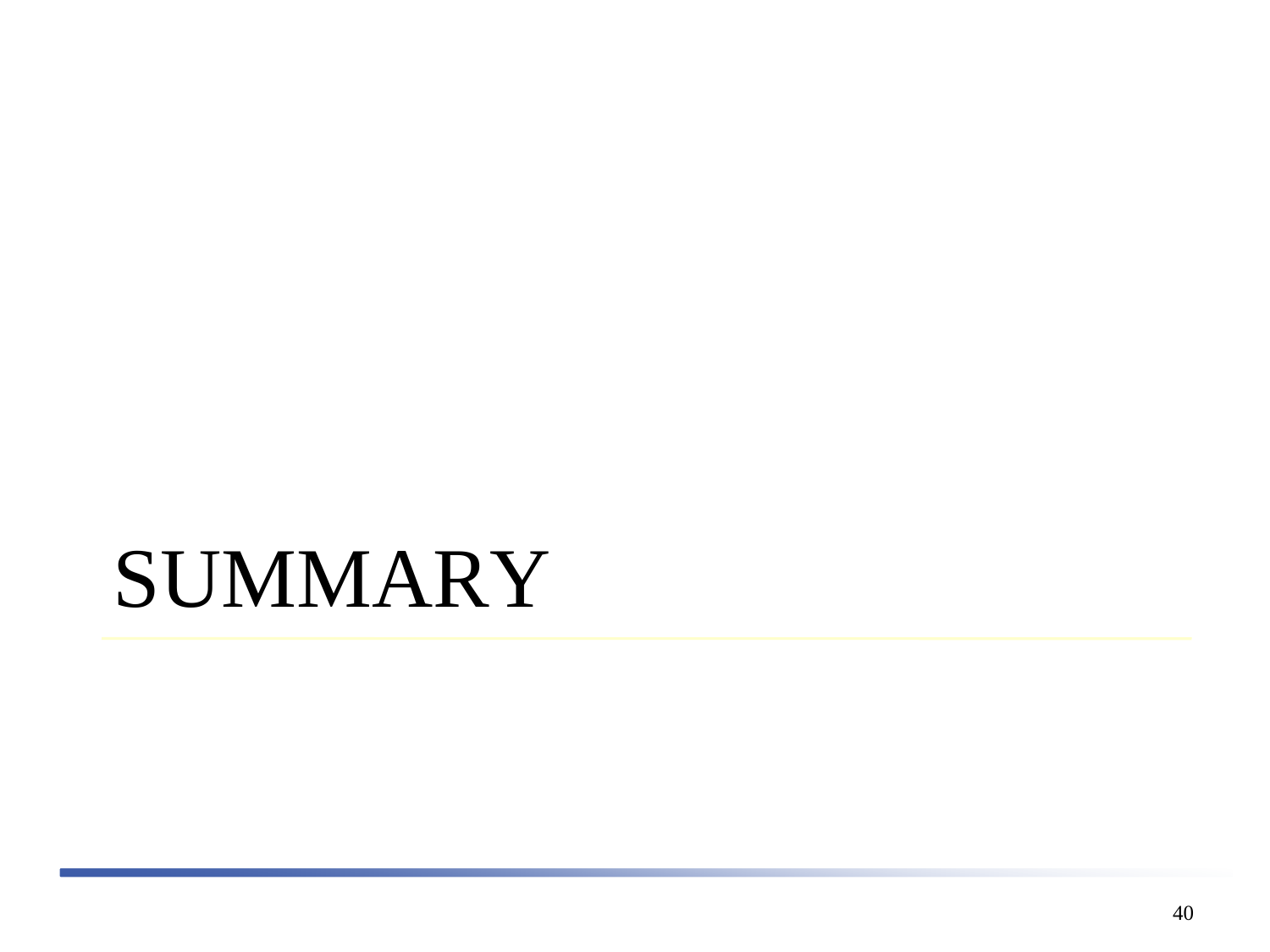## **Summary**

Meta-analysis: single pooled estimate + variance from (usually) weighting and combining individual effects from multiple studies

Considerations:

- Systematic literature review
- Consistent data extraction of studies
- Proper assessment (handling) of heterogeneity
- $\blacksquare$  Too much heterogeneity  $\rightarrow$  do not conduct the meta-analysis, stop at literature review.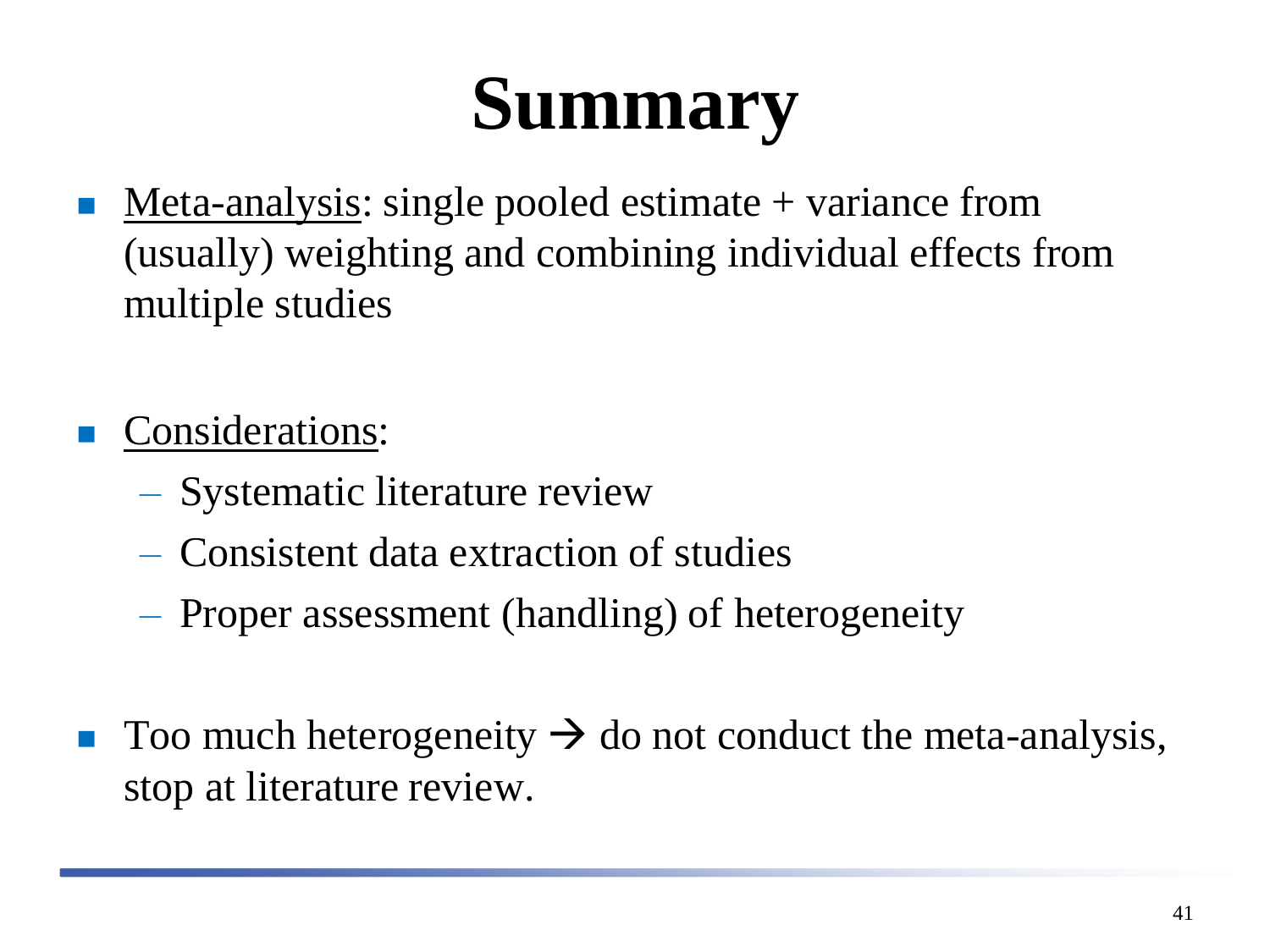## **Further Reading**

- Borenstein M, Hedges LV. *Introduction to Meta-Analysis*. West Sussex, United Kingdom: John Wiley & Sons Ltd; 2009.
- Sutton AJ, Abrams KR. *Methods for Meta-Analysis in Medical Researc*h. West Sussex, England: John Wiley & Sons, Ltd; 2000.
- Higgins JPT, Green S (editors) Cochrane Handbook for Systematic Reviews of Interventions Version 5.1.0. The Cochrane Collaboration, 2011. Available from <http://handbook.cochrane.org/>